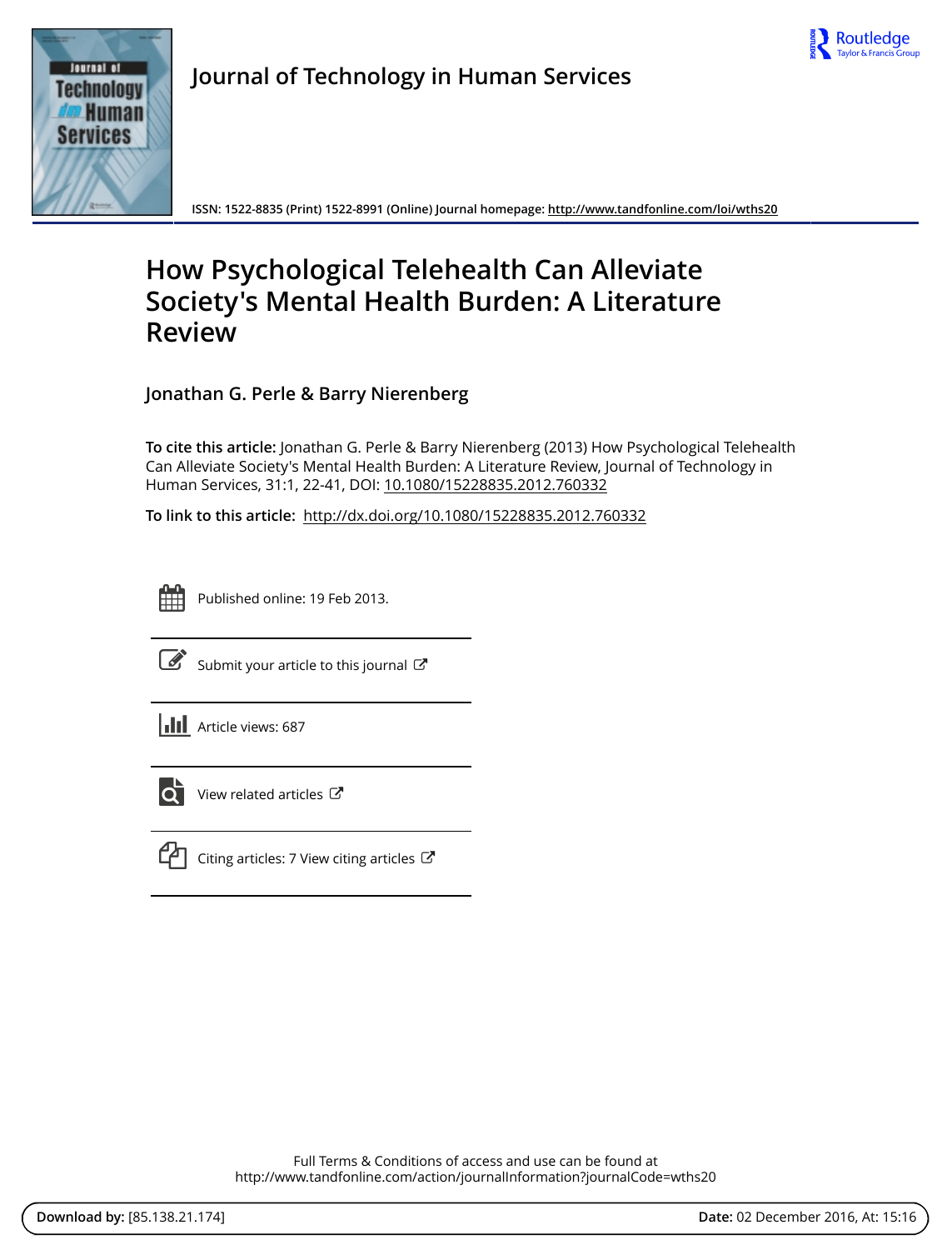Journal of Technology in Human Services, 31:22–41, 2013 Copyright © Taylor & Francis Group, LLC ISSN: 1522-8835 print/1522-8991 online DOI: 10.1080/15228835.2012.760332



# **How Psychological Telehealth Can Alleviate Society's Mental Health Burden: A Literature Review**

#### JONATHAN G. PERLE

Munroe-Meyer Institute, University of Nebraska Medical Center, Omaha, Nebraska

#### BARRY NIERENBERG

Center for Psychological Studies, Nova Southeastern University, Fort Lauderdale, Florida

Mental health professionals must establish new means to reach those in need that face obstacles related to geographical location, time limitations, and health. With the high incidence of mental illness, as well as the hypothesized increase in coming years, telehealth modalities propose a novel and far-reaching alternative to traditional therapy. This article outlines the positive aspects and interdisciplinary possibilities when telehealth is incorporated into mental health practice. Novel outlets including mHealth and the utilization of computer tablets as mental health facilitators are outlined. Considerations for practice including training are discussed, as well as potential future directions for the field. Available data supports telehealth as an effective mode for the treatment of clients who are unable to pursue mental health services in their current form. However, careful consideration and training for the mental health professional is needed if telehealth is to be effectively used to alleviate the mental health burden.

KEYWORDS clinical psychology, mHealth, mental health burden, telehealth, telepsychology

Received August 20, 2012; revised December 8, 2012; accepted December 14, 2012.

Address correspondence to Jonathan G. Perle, MS, MA, Predoctoral Intern, Munroe-Meyer Institute for Genetics and Rehabilitation, University of Nebraska Medical Center, 985450 Nebraska Med Center, Omaha, NE 68198-5450. E-mail: jonathan.perle@unmc.edu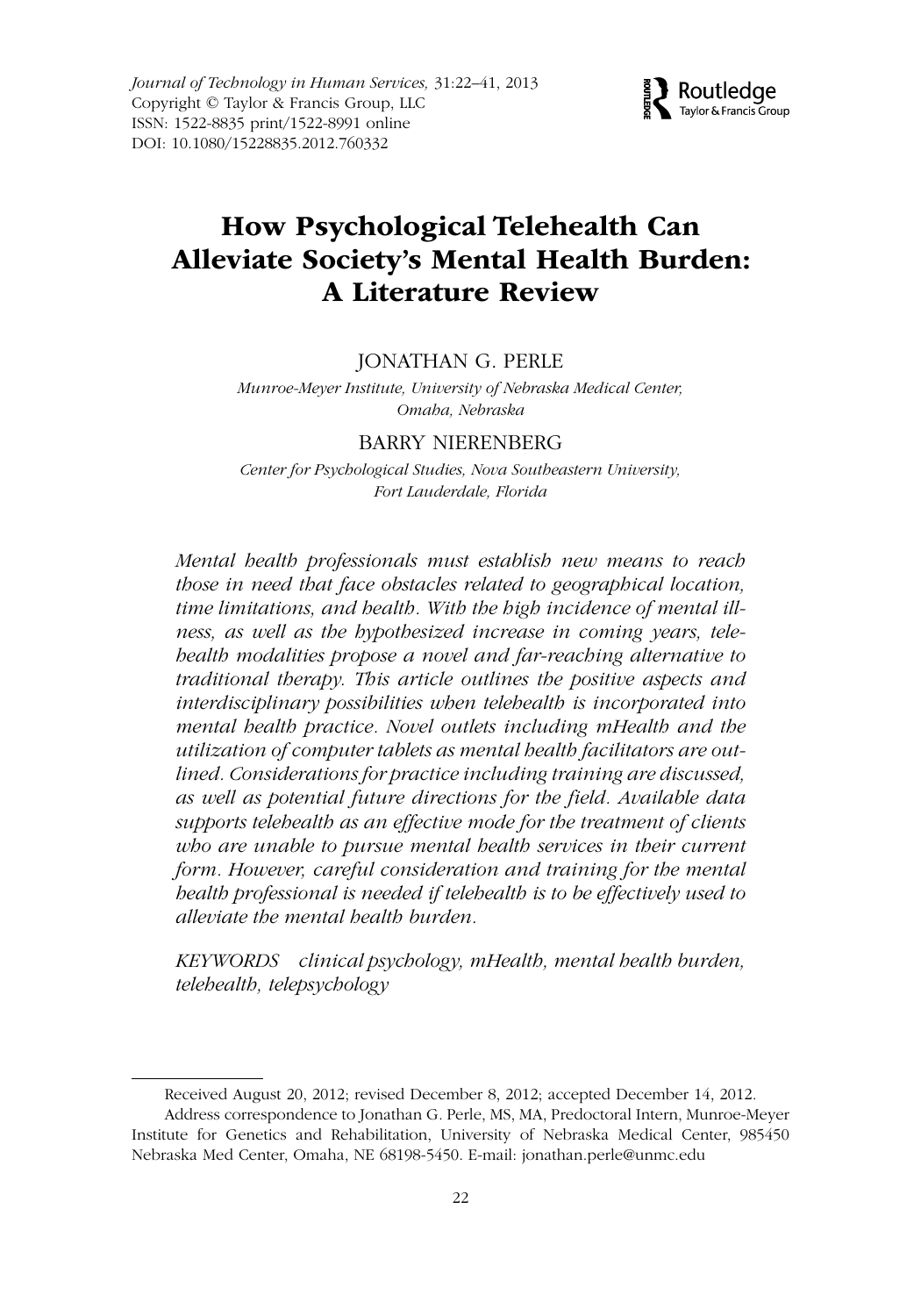Despite the proliferation and advancement of efficacious psychological interventions to treat mental health concerns, some have questioned the mental health profession's inability to reach all those in need of care (Kazdin & Blase, 2011). Treating a wide range of individuals across vast landscapes should be of paramount importance for the field. However, limitations of geographical location, financial support, perceived or genuine barriers such as handicap or lack of transportation, lack of insurance, time constraints, family needs, and illnesses limit the impact that providers can have (Cartreine, Ahern, & Locke, 2010; Emmelkamp, 2005; Kazdin & Blase, 2011; Sturges, 1998). As Kazdin and Blase (2011) outlined, there will always be a place for face-to-face therapy, however, something must change to overcome the limitations facing the field and the notion that mental health care services are often not able to reach all those in need, particularly those in rural or remote areas. With the current prevalence of mental illness, as well as concerns of illness intensifying and growing in the near future (Institute of Medicine, 2004), a major shift and expansion of clinical practice must occur to overcome the mental health burden and facilitate positive change (Kazdin & Blase, 2011). From this, the question becomes, how do we facilitate this shift that will give mental health professionals greater reach and tools to serve the greater population?

This article provides an outline for the positive aspects and means, as well as considerations and areas for future directions, for incorporating telehealth with mental health practice toward the ultimate goal of prevention and treatment. Although many have defined "telehealth" (e.g., Barak, Klein, & Proudfoot, 2009; Herbert, 2001; Jameson, & Blank, 2007; Rochlen, Zack, & Speyer, 2004), it is generally agreed upon that the term comprises the transmission of images, voice, and data between two health units via technology to provide educational, clinical, training, administrative, and consultation services (Dielman et al., 2010; Stamm & Peredina, 2000). For the purposes of this review, telehealth will specifically refer to synchronous webcamerabased interventions (i.e., in which a mental health professional is in live communication with the client), unless noted otherwise.

#### THE NEED FOR MENTAL HEALTH CARE

Throughout the United States, lifetime prevalence rates for mental illness has been estimated at 50% meeting criteria for at least one psychiatric disorder in their lifetime (Kessler & Wang, 2008). However, this statistic does not account for many who may be in need, but fall under the diagnostic symptom classification necessary to be labeled for a disorder. Despite not exhibiting enough symptomatic distress, many of these individuals are still substantially impacted and have difficulties with work, family, and social relationships that make them prime candidates for a mental health intervention. Historically, a large number of these individuals who would benefit from mental health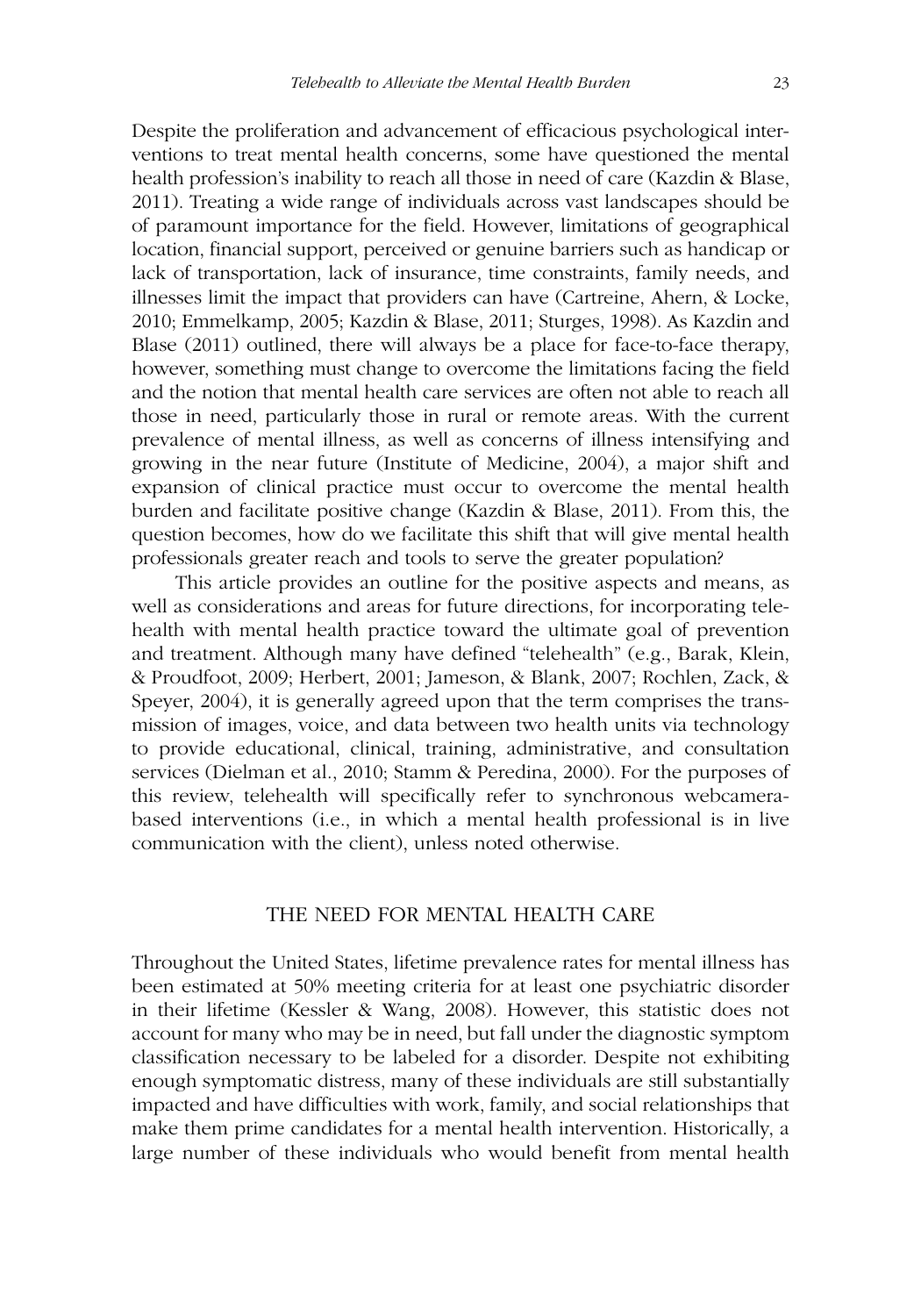care go untreated. The explosion of technology over the past several decades has led to new means of reaching those in need. This technological growth has led to a 480% increase between 2000 and 2011 alone of Internet use (Merrell & Doarn, 2012), with more than 77% of the United States population having some form of high speed Internet in their homes as of 2010 (e.g., DSL, Cable, ISDN, T1; International Telecommunication Union, 2012). Additionally, an estimated 80% of the population utilizes the Internet to look up health information online, with the second highest WebMD search in 2010 being "anti-depressants" (Fox, 2011). From these numbers alone, one can see the massive impact that telehealth may provide in real world settings to present a client with a live mental health professional.

#### The Need for Increased Access

Nowhere is the need for mental health services more prevalent than in rural locations. Research has demonstrated that those living in rural areas are significantly more inclined to search the Internet for mental health issues than were those in urban areas, suggesting a substantial need (Ruggiero, Gros, McCauley, de Arellano, & Danielson, 2011). For these individuals, proper care is often lacking due to limited mental health professionals being available in such areas. This fact holds true for varying ages, including the elderly population who may need services to help defend against the development of common difficulties that stem from age or age-related declines in social interactions (Lang & Carstensen, 1994). Additionally, proper care can help defend against the development of more severe depression, anxiety, substance abuse, or medical difficulties that are common in this age bracket (Cole, Bellavance, & Mansour, 1999; Flint, 2006; Patterson & Jeste, 1999). Pediatric mental health services are a similarly lacking component in rural areas, with some parents having to drive more than an hour away from home for their child to receive aid (Lingley-Pottie & McGrath, 2008). Should a parent not have the time, or wish to take their child out of school, the child goes without help and may become substantially worse, or possibly develop further problematic symptomology.

Service acquisition in rural areas is complicated due to many mental health professionals being reluctant to relocate to rural areas, making such care scarce in these regions (Perle, Langsam, & Nierenberg, 2011; Swinton, Robinson, & Bischoff, 2009). To compensate, many primary care physicians take the role of mental health care professional and provide medications to alleviate symptomology. Although beneficial, more care is often necessary to facilitate healing and to improve the quality of life. This is especially true for children, where Arndorfer, Allen, and Aljazireh (1999) reported that behavioral-based problems (e.g., oppositional behavior, school-related problems, and attention-deficit/ hyperactivity problems) were, on average, seen more than any other type of difficulty in primary care settings and were the most challenging for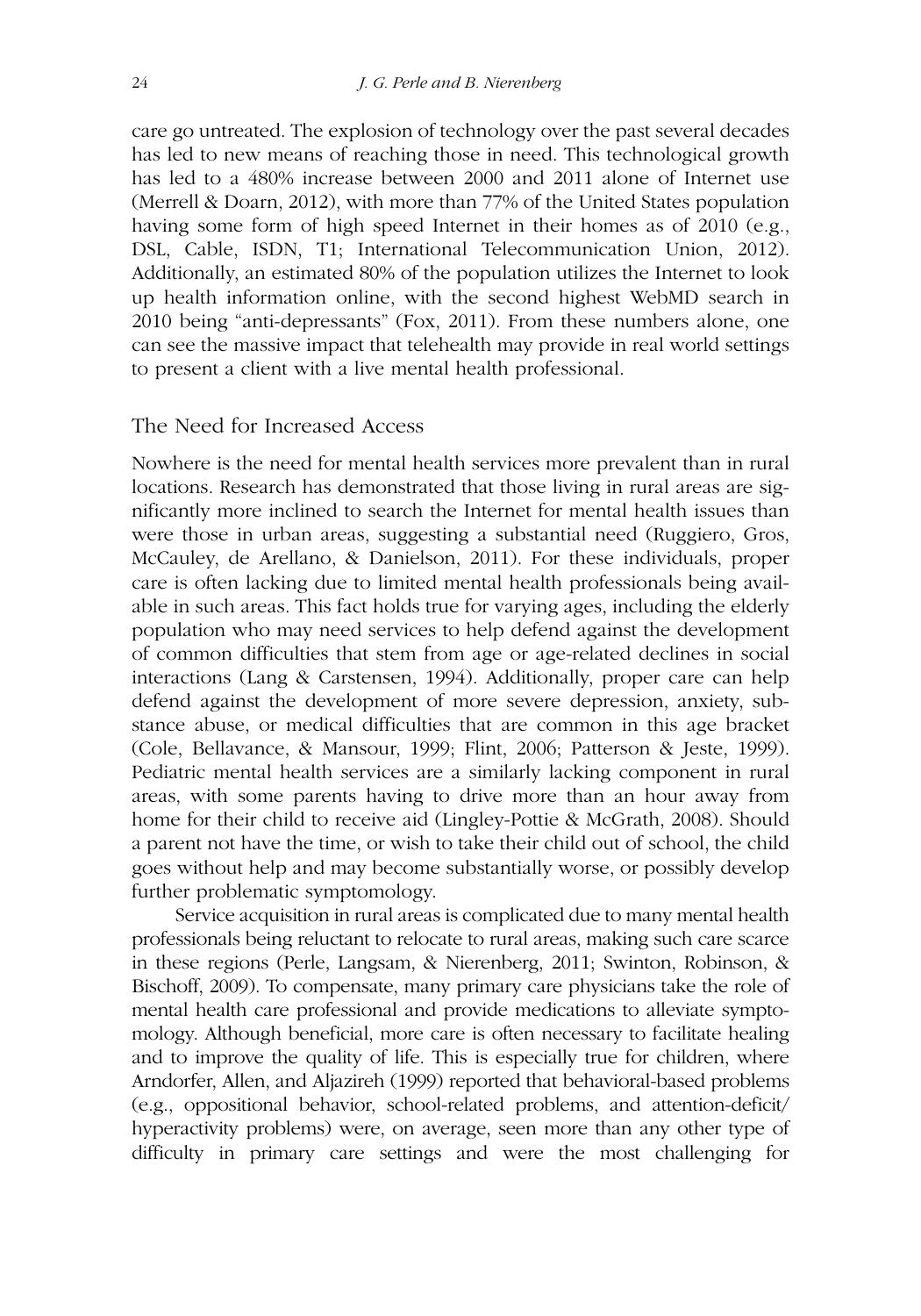pediatricians to handle. Due to this, telehealth modes of intervention could be used to bridge the gap, while reducing the travel time for mental health professionals and clients, thus reducing cost of travel and office space rental.

Not surprisingly, research has also shown that those in urban areas were as receptive to receiving psychiatric services via telehealth as those in rural settings (Grubaugh, Cain, Elhai, Patrick, & Frueh, 2008), suggesting a similarly large impact that telehealth can have. Despite there being a larger concentration of mental health professionals in urban environments (Health Resources and Services Administration, 2010; Kazdin & Blasé, 2011), similar concerns that plague the rural community including difficulty with transportation (e.g., having to take several buses to get to a mental health professional, thus impeding a work schedule or child care), or even fear of stigma of going to a mental health care provider (Calam, Cox, Glasgow, Jimmleson, & Larsen, 2000; Perle et al., 2011) can often impede even the best of intentions to receive services.

#### EFFICACY AND ENDORSEMENT OF TELEHEALTH

Although still considered to be developing compared to other modalities (i.e., face-to-face modes of therapy), a plethora of research since 2000 has provided substantial evidence for the efficacious and safe utilization of telehealth. Specifically, telehealth has demonstrated significant statistical and clinical positive impact (e.g., Folen et al., 2010; Grady et al., 2011; Jennett, Hall, Morin, & Watanabe, 1995; Nesbitt, Hilty, Kuenneth, & Siefkin, 2000). Coupled with effect sizes were significant evidence that clients quickly adapt and establish rapport with their teleprovider (Ghosh, McLaren, & Watson, 1997; Simpson, 2001) and are able to provide information via telehealth as they would in person (Jerome & Zaylor, 2000; Urness, Wass, Gordon, Tian, & Bulger, 2006), in some cases being reported to disclose even more due to what has been termed the online disinhibition effect (Suler, 2004). Efficacy held true for various disorders including some of the most commonly treated difficulties such as Social Anxiety Disorder (e.g., Yuen, 2011) Posttraumatic Stress Disorder (PTSD; e.g., Gros, Yoder, Tuerk, Lozano, & Acierno, 2010), and Panic Disorder (e.g., Bouchard et al., 2004). Promisingly, telehealth has shown great satisfaction after utilization amongst both the clinician and client whether from a civilian or military background (e.g., Frueh et al., 2000; Hilty, Marks, Urness, Yellowlees, & Nesbitt, 2004; Monnier, Knapp, & Frueh, 2003; Morland, Frueh, Pierce, & Miyahira, 2003), and even when used with children and families (e.g., Mulgrew, Shaikh, & Nettiksimmons, 2011; Wade, Oberjohn, Conaway, Osinska, & Bangert, 2011). Such findings have garnered continued support including from a recent systematic review by Backhaus, Agha, Maglione, Repp, Ross, Zuest, and Rice-Thorp (2012) who demonstrated a predominant satisfaction with telehealth therapeutic interventions.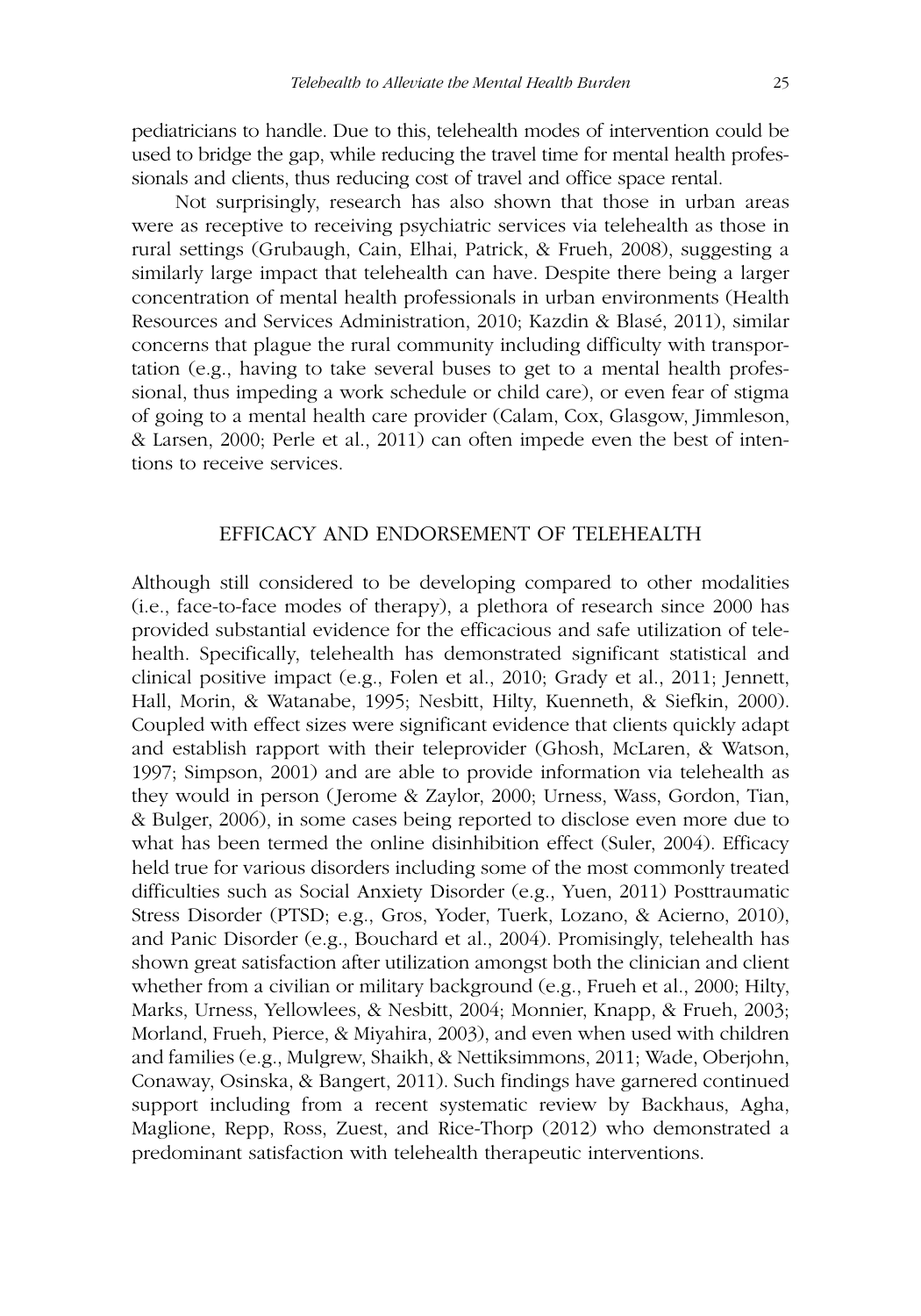#### PREVENTION

Although excellent telehealth research has emerged in recent years, this work has often targeted the difficulties after they have advanced. As a goal of mental health care has shifted toward preventing the exacerbation of difficulties before they fully form or bring about cormorbid problems, so too can telehealth be used as a preventative measure. As many including Kazdin and Blase (2011) have outlined, mental illness creates not only physical and emotional difficulties, but financial as well. For example, those individuals diagnosed with a Diagnostic and Statistical Manual of Mental Disorders— Fourth Edition (DSM-IV) disorder earn \$16,000 less than those without a diagnosis resulting in \$193.2 billion in personal earnings loss nationally in one year (Kessler & Wang, 2008). As a specific example, anxiety disorders annually cost the United States approximately \$42 billion alone (Greenberg et al., 1999). When considered from a functional standpoint, depression is associated with several difficulties including lost wages, communication problems, and other functional impairments (Wang, Simon, & Kessler, 2003). This is especially true in the case of the exacerbation of an individual's current problems. For example, the cormorbid development of a substance abuse problem for someone with depression (Swendsen & Merikangas, 2000) or anxiety (Merikangas et al., 1998) is high. Although problematic, it becomes increasingly more distressing when it is factored in that one generally leads to the other as a coping mechanism, albeit an ineffective one. For this consideration, providing a telehealth intervention for someone who is seeking help when they have a mild or moderate difficulty (e.g., low level anxiety or depression) may serve to alleviate their concerns before it progresses to a full disorder, or develops into a comorbidity.

Although mental health disorders are a common area of treatment, every day problems of stress, which may lead to more extreme pathology, can also be treated through telehealth. Such common difficulties are often overshadowed in discussion of reaching remote locations due to the high incidence of more severe mental illness. However, telehealth is no less able to help those with common difficulties than it is to treat those suffering from more complex and severe pathology. For example, should a person feel unable to cope due to overwhelming stress from financial concerns or family issues and not wish to take medication, telehealth can provide access to a mental health professional where no other mental health aid exists, potentially allowing that individual to return to normal functioning.

#### MOBILE TELEHEALTH (MHEALTH) AND TABLETS

Some of the newest innovations to come in the form of telehealth have been the use of mobile devices and tablets (e.g., iPad), often referred to as mHealth.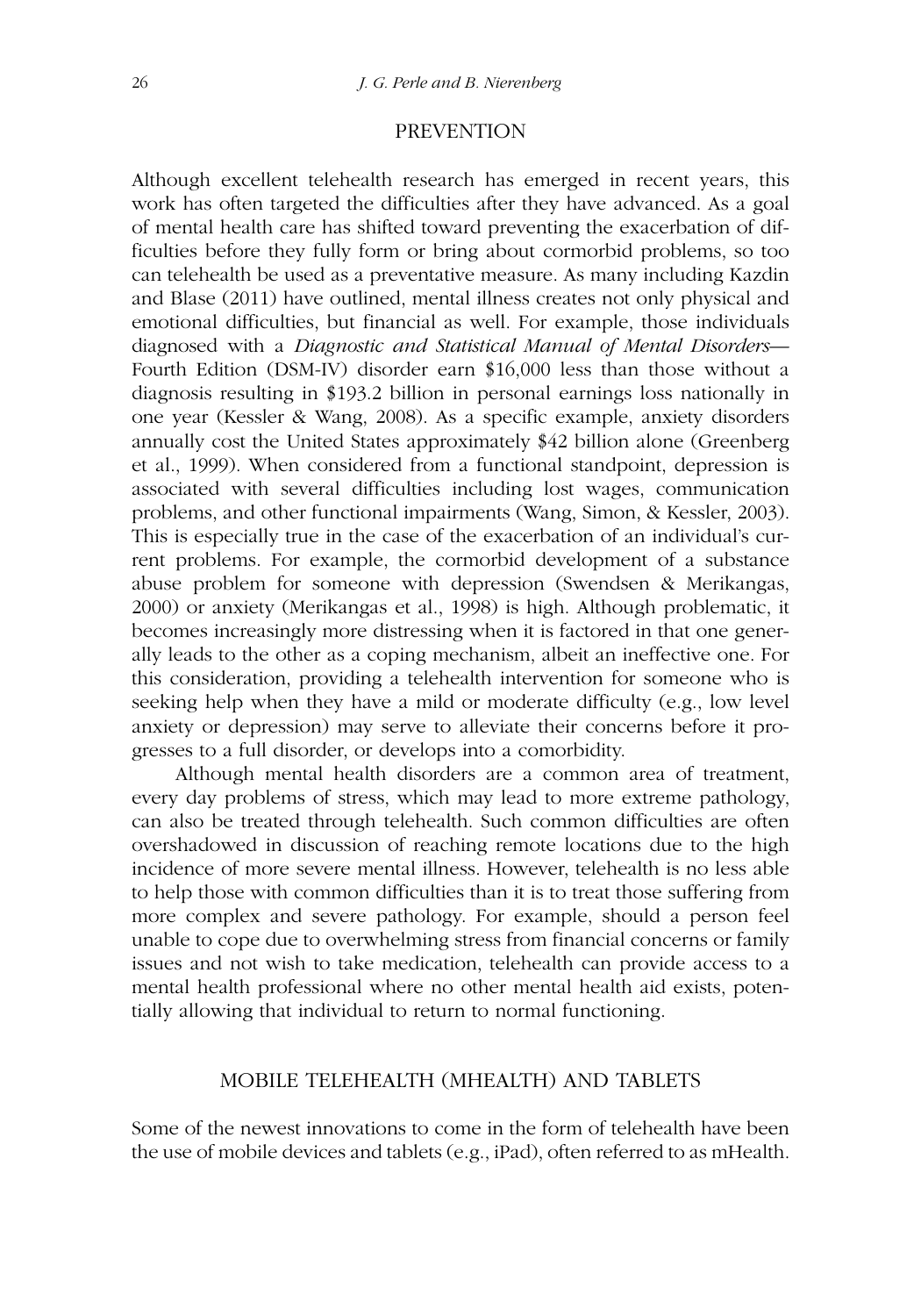Although some may consider these little more than entertainment devices, utilization of these tools has led to new opportunities and methods of intervention and assessment. For example, many newer mHealth devices have built in microphones and high definition cameras that allow for telehealth. For some who are unable to attend face-to-face services, and also have difficulties securing a computer capable of a telehealth connection, mHealth may provide a secondary outlet for treatment. Several criticisms arise from such a method including the potential for reduced efficacy of treatment due to a potential lack of ability for the mental health professional to see the person's full range of movements and body language. However, with a proper setup including a tablet or smartphone on a stand, a mental health professional may be able to conduct therapy in an efficacious manner. Furthermore, this method may allow the benefit of the mental health professional being able to observe the client in their "naturalistic" environment, rather than the artificial setting of the clinician's office.

mHealth are believed to be viable outlets due to their prevalence. Surveys from the World Health Organization (2011) have noted that there are more than 5 billion mobile phone subscribers in the world today with more than 85% of American adults having a cell phone (Fox, 2011). Additionally, PEW Research (Fox, 2011) reported that 17% of mobile users use their phone to look up health and medical information, and over 44 million health apps were downloaded in 2011 alone, demonstrating a want and need for such services (Cox, 2011). Even tablets have become more common, with an estimated 19% of adults in the United States owning one, an increase from 5% in November 2010 and 10% in December 2011 (Rainie, 2012).

As previously noted, the use of mHealth may expand beyond telehealth and include the use of apps (i.e., applications). For example, apps can be utilized to identify a client's location when they were given a homework assignment to desensitize themselves to specific stimuli (Boschen, 2009a, 2009b). More complex apps have been created within research settings including iHeal, a mobile health device developed by the University of Massachusetts Medical School that can detect changes in affective state using an integration of artificial intelligence, continuous biophysical monitoring, and wireless connectivity in an effort to predict when the wearer will transition to risky behavior such as substance use (Boyer et al., 2012). Other apps include Northwestern University's Mobilyze, a program created to monitor mood by documenting location, activity, social context, what a person is doing at a given time, and overall mood to determine if the client in question is in a normal or depressed state, where aid would be required. From this research, those identified as having Major Depressive Disorder were both clinically and statistically better by the end of treatment (as cited in Paul, 2012). In addition to those coming from research institutes, several apps are currently available on the Android and Apple market which serve to simply provide assistance for mental health and health needs. For example,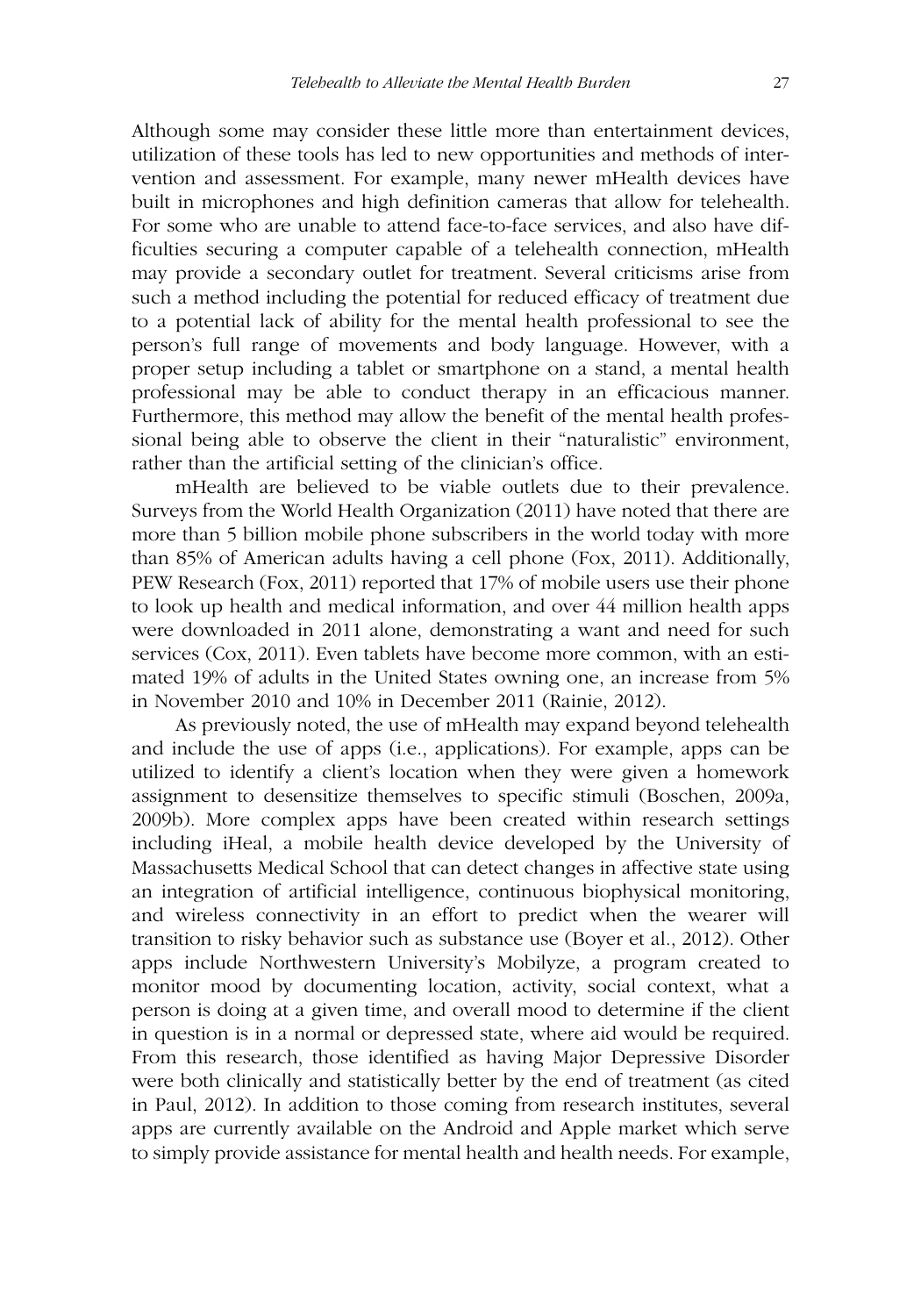mood tracking apps including MyMoodTracker Lite, Moody Me, Mood Panda, and Optimism, as well as sleep apps including Sleep Stream 2 and Relax and Sleep Well have become some of the top mental health apps within only a short time of being released (Saedi, 2012). Similar apps, both complex and simplistic in design, can utilize the internet and network access to transmit information gathered in order to send live or up-to-date information to providers with a simple click of a button. This technique would bypass difficulties that stem from clients forgetting to write down information or log specific events that are necessary for baseline data or treatment adjustment. In allowing for easy, immediate transfer of information, a client is more likely to complete, and therefore provide professionals with, more accurate tracking of mood, activities, and progress.

Although more mental health-related apps are being created daily, many still require adequate testing to determine overall effect and benefits. To ensure quality of care, the FDA has proposed guidelines that outline mobile apps included under the medical designation to prevent risk for clients (U.S. Food and Drug Administration, 2011). Even with current standards, findings from such studies presented above have been promising. While it is suggested that a direct contact, whether face-to-face or telehealth modality, would be beneficial for people in many predicaments, this is not always possible, which is when such devices may be increasingly helpful.

#### INTERDISCIPLINARY

Interestingly, there has been a great surge in telehealth utilization throughout the medical professions, such as radiology, dentistry, and dermatology, to treat rural areas and overseas (e.g., Bauer & Brown, 2001; Goldberg, 1996; Wootton et al., 2000). However, the mental health profession as a whole has been hesitant to adopt these methods. With the mental health field's growing interest and implementation, doors are opened for greater collaboration of mental health services with the medical professions. For example, as rural depression has been found to be best managed by both medication and therapy (Geller, 1999; Von Korff et al., 2001), telehealth can facilitate interactions with both professionals. Telehealth can also be used between the professionals directly to discuss their findings and share confidential information securely and immediately, bypassing the need to fax or mail, and improving treatment time. This may also help shorthanded physicians through collaborative efforts, as approximately 25–50% of family practitioners were found to deliver mental health care despite not having vast experience with such difficulties (Hogenbirk, Montgomery, Boydell, Pong, & Cudney, 2006).

The collaboration can also help alleviate the mental health burden by allowing for better detection of emerging and persisting difficulties. Similar to psychological apps, new medical mobile tools now allow physicians to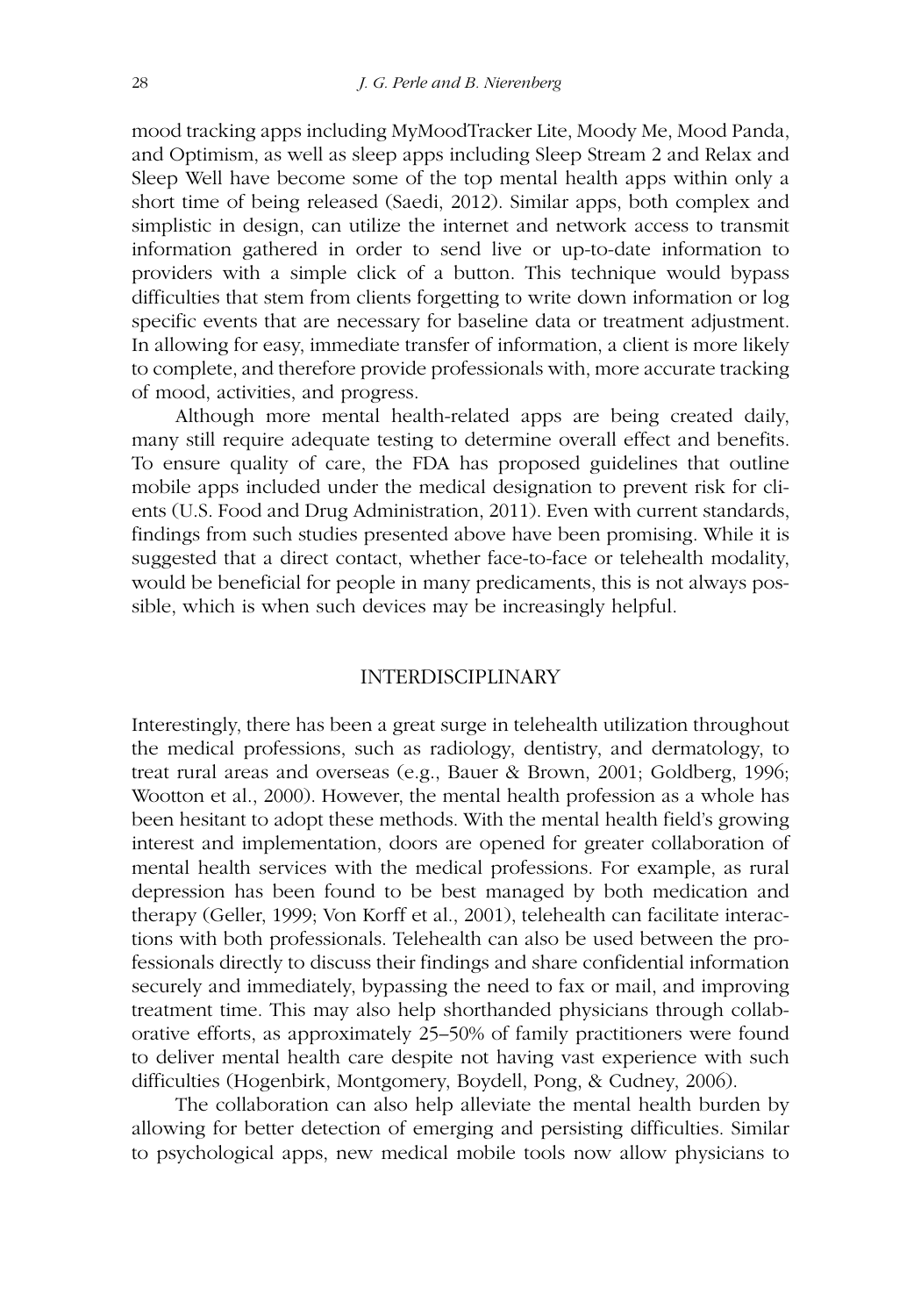monitor and identify one's heart disease through pulse meters, hypertension through peak flow meters, and track diabetes care through digital meters (Biermann, Dietrich, & Standl, 2000; Dansky, Palmer, Shea, & Bowles, 2001; Mease et al., 2000; O'Hara, 2012). Although only a small example of the new developments, each is designed to monitor diseases that often create mental health concerns. By working collaboratively, physicians and mental health professionals can utilize new technologies to identify mental health problems, such as depression or anxiety, related to a medical problem (Pecina et al., 2011).

#### **TRAINING**

To assume that a trained mental health provider can easily transition into a telehealth treatment with no consideration for challenges would be a mistake. To ensure that the mental health burden is alleviated in a professional manner, prospective telehealth mental health professionals should seek to take continuing education credits or specific training on the topic, such as through the TeleMental Health Institute (http://telehealth.org). This will help those interested learn how to safely and effectively incorporate technology into practice (Eonta et al., 2011), as telehealth providers should be trained and held to the same professional standard of care as those who practice face-to-face services (Natoli, 2009; Perle et al., 2011). This training is important to understand numerous factors, including how the biases of the client may influence the course of treatment. Unless explained beforehand, innocuous actions, such as the professional looking away to take notes, could be misconstrued by the client who may believe the professional is ignoring or rejecting them. Also, knowing about the various ethics included and how to uphold them is a necessity. This includes knowing about the available Health Insurance Portability and Accountability ACT (HIPAA) compliant portals for telehealth (Telemental Health Institute, 2012, see http://telehealth.org/ HIPAA-VIDEO for a list of conferencing software claiming HIPAA compliance) and how each may vary by state. Additional consideration must be given for reimbursement, as some insurers may only reimburse for specific telehealth programs (e.g., Polycom, Adobe Connect, etc).

To help ensure quality of care, more training programs for telehealth should be created starting at the graduate school level. A recommendation that could serve a dual purpose of both providing training while also creating positions for future students is for funding to be provided for universities to create telehealth internship training programs as a rotation, should a student be interested. If a mental health practitioner is to engage in such services, graduate school and internship would be an opportune time for them to gain experience with professional supervision. With the dramatic increase of students applying to internships (Kaslow & Keilin, 2006), coupled with the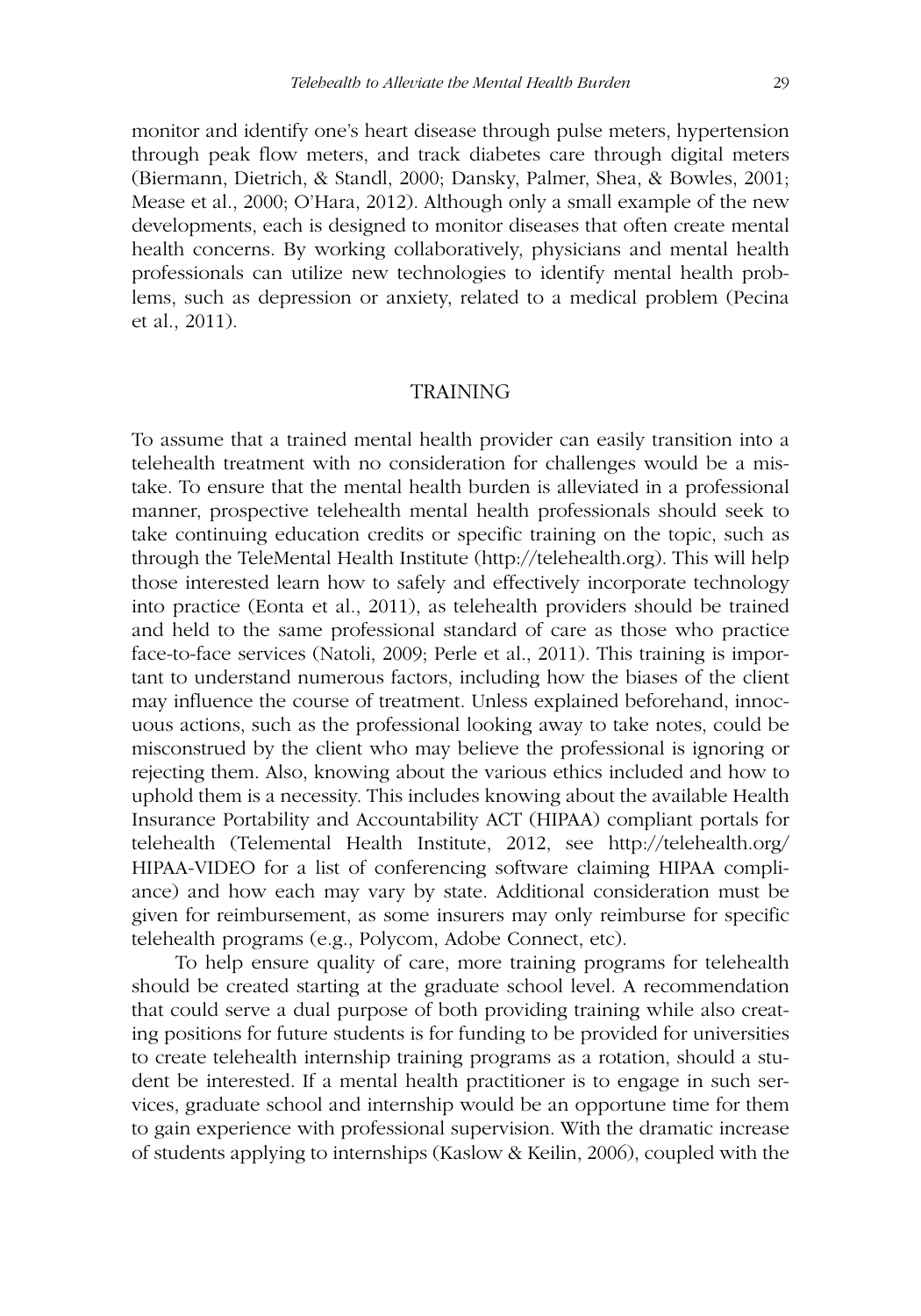current shortage of internship programs that has been more severe than at any point in the history of psychology training (Keilin, Baker, McCutcheon, & Peranson, 2007), creating new programs for telehealth may help train future generations and provide an inclination for a career in utilizing these methods for collaboration and to help those in rural locations.

#### CONSIDERATIONS AND CONCERNS

Despite the many possibilities that can make telehealth an integral part of alleviating the mental health burden, there are considerations and concerns that professionals must take into account. Recent literature has become abundant in examining the limitations that one must consider before integration (e.g., privacy and confidentiality, development of therapeutic alliance, previous history with technology, and ethical and legal considerations; Bischoff, 2004; Brenes, Ingram, & Danhauer, 2011; Perle et al., 2011; Schopp, Demiris, & Glueckauf, 2006). Although many of the most prominent issues have been addressed, additional considerations still exist that aren't as frequently discussed.

#### Logistics of Practice

When developing telehealth services, many may find it difficult to determine such factors as protocols for handling technical difficulties, methods of mental health professional to client communication, waiting time before considering a client a "no-show," record keeping, how to provide questionnaires or assessments, how to sign confidentiality and legal forms, how reimbursement will take place, and length of sessions (Glueckauf, Pickett, Ketterson, Loomis, & Rozensky, 2003). For example, length of sessions may include a period of dialing in to the HIPAA compliant portal, and may even include room for trouble shooting. However, others may opt to not include these times, but rather space out appointments to ensure that should issues arise, they can be handled and still conduct their session. Although seeking legal guidance is always recommended, the care provider must still determine on an individual level how they will handle crisis and duty to warn situations, as well as how to phrase disclaimers about potential limitations to telehealth including difficulties of viruses on either end of the interaction.

A key component to telehealth success is the ability to ensure as controlled an environment as possible, such as in traditional face-to-face encounters that serve to maintain structure and therapeutic integrity. For example, the office layout, angle of chairs, and ability to minimize interruptions may be of significant importance (Brenes et al., 2011). However, when therapy is conducted over telehealth, a mental health professional, as well as client,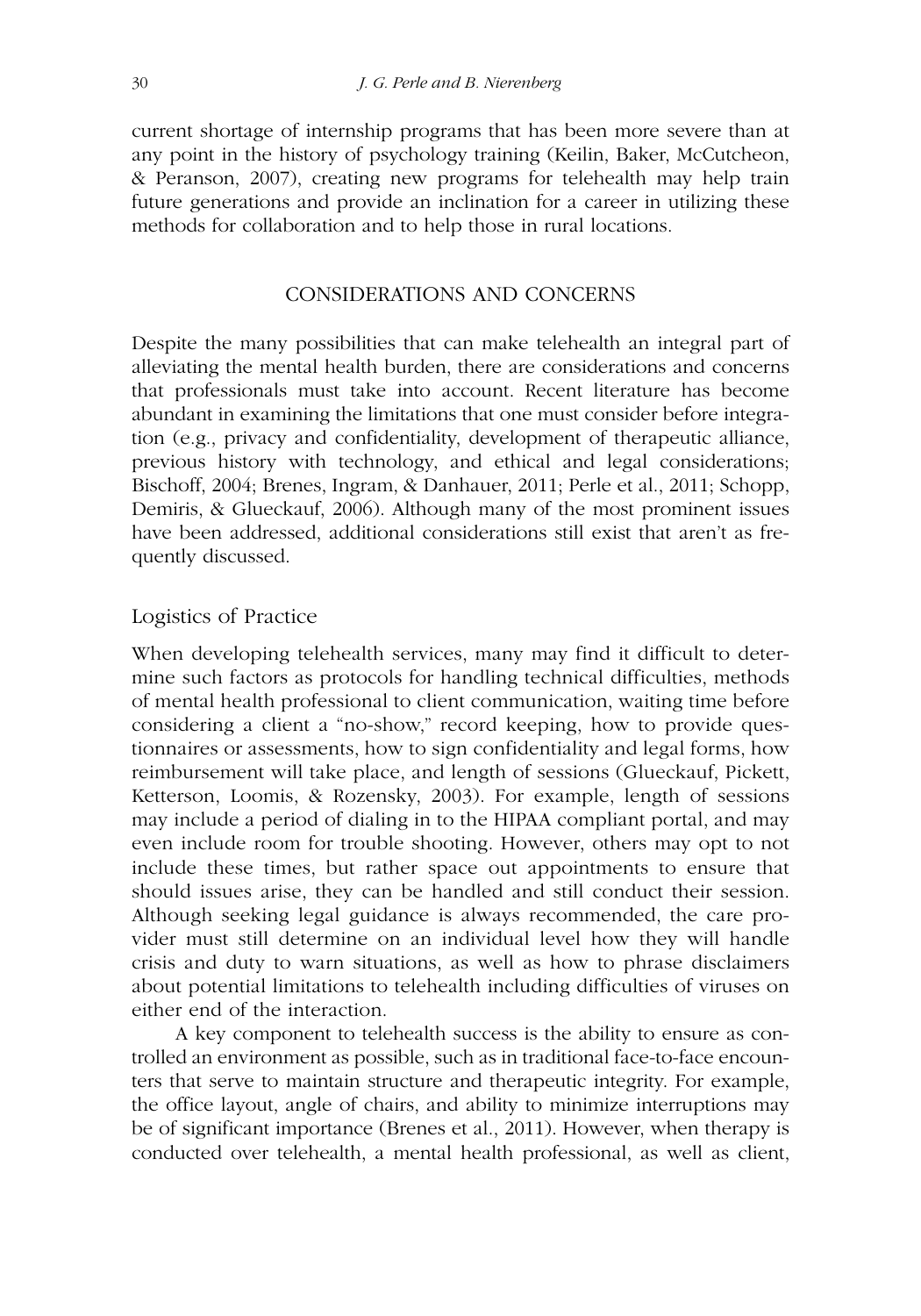may be unable to control all aspects of the encounter. If conducted in a home setting, situations such as children running into the room, or individuals being loud in the background may serve to distract or disrupt the process. Eavesdropping may also be a concern, should other members in the environment wish to listen (e.g., a concerned spouse; Haas, Benedict, & Kobos, 1996). For these reasons, it is important for mental health professionals to provide full disclosure of both the benefits and limitations of telehealth before fully surveying the type of environment that the client will be in, as well as distracting factors. To provide maximum information, a mental health professional may wish to create a telehealth contract that outlines all information of the service, including costs, benefits, and risks of the method, as well as crisis plans should the need arise. The mental health professional should have the client sign the form, but also have a verbal discussion to ensure that all questions and concerns are explored in order to improve their ability to work effectively with the client.

Once all aspects are in place, a mental health professional must consider who will receive services, and how their schedule will be. Will telehealth services be provided on specific days, just with specific people, or will it be in addition to a face-to-face practice for those unable to attend face-to-face services? Will services only be provided to those in rural areas, or will the professional consider providing to those in urban areas, should the need arise? Ultimately, it has been determined that multiple staff responsibilities and heavy caseloads create significant challenges to the effective integration of home telehealth (Nesbitt, Cole, Pellegrino, & Keast, 2006). For some, the burden of extra liability and difficulties with coordination may be too much, while others may embrace the unique possibilities, despite their inherent limitations.

# Hardware and Software

When one decides to utilize telehealth, they must ensure quality of equipment both at the mental health professionals' location, and at the consumers'. Mental health professionals must be aware of the strengths and limitations of both the hardware and software they are utilizing. For example, plug-andplay high definition webcameras may create concerns for some, because drivers and necessary programs may have difficulty installing and running on specific operating systems. Similarly, professionals must also be aware of minimum standards for accepting the type of video and audio quality they desire (e.g., 1080, 720, 480). Beyond requirements, it is necessary to question if the client understands the utilization and installation strategies necessary before implementation (Glueckauf et al., 2003). The use of consultants is a viable option to ensure proper setup, installation, and equipment. Despite this option, much of the burden may ultimately fall on the shoulders of the provider to understand different telehealth components and their integration into the clinical medium.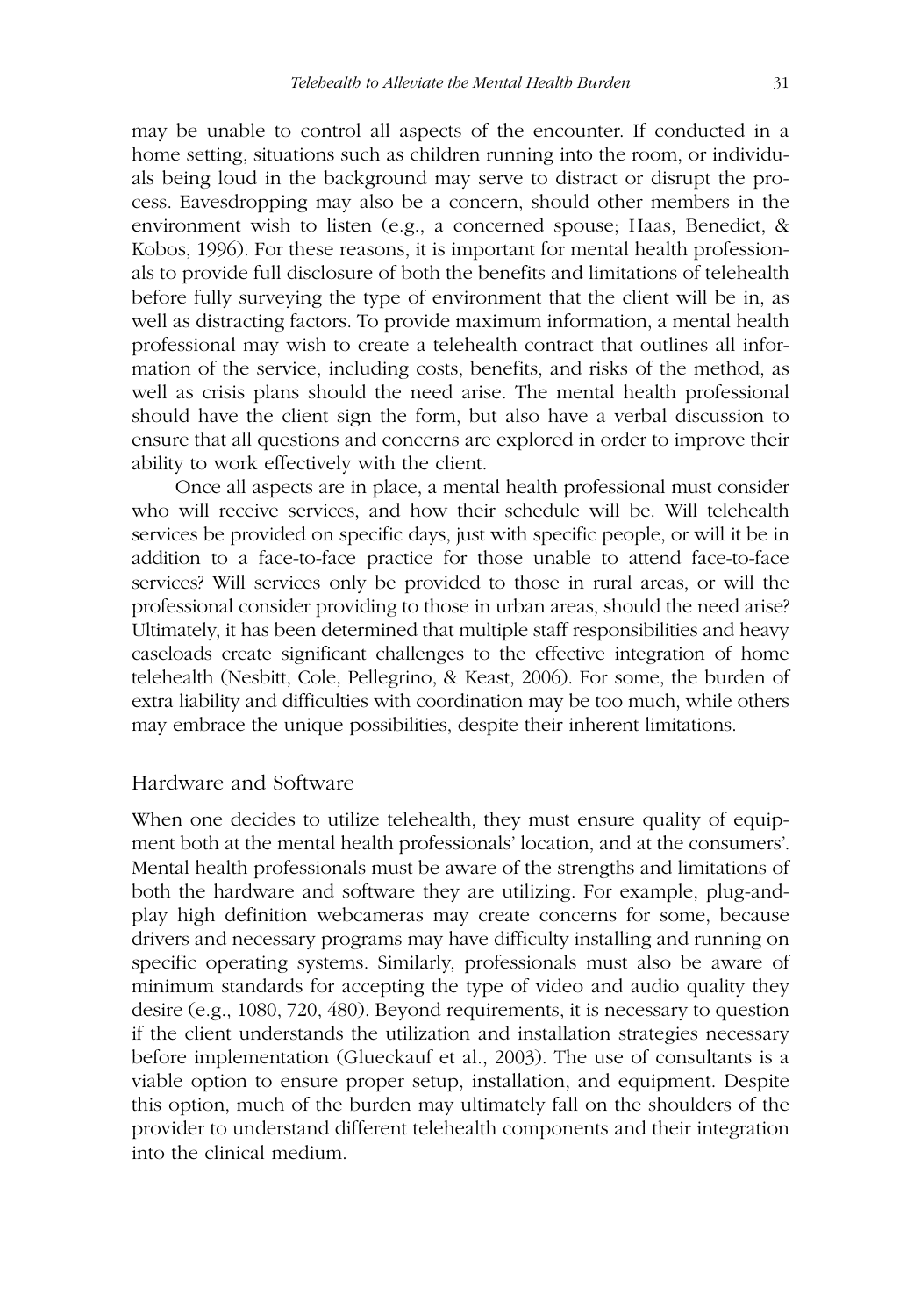# Cost Effectiveness

For some, the decision to integrate a telehealth practice may come down to financial costs. Currently, there is no consensus on cost effectiveness of telehealth due to the significant variability of the modality. For example, while Butler and Yellowlees (2012) found that synchronous telehealth was the most costly, other studies have reported adequate cost-effectiveness, even when the assessment of success is extended beyond direct costs and include administrative, clinical, and social outcomes (Hailey, Bulger, Stayberg, & Urness, 2003; Hilty, Bourgeois, Nesbitt, & Hales, 2004; Kennedy, 2005). Additional reports from Persaud and colleagues (2005) concluded that telemental health assessments exhibited lower individual client costs when compared to face-to-face consultation for a number of clients seen in both conditions.

Coupled with the aforementioned difficulties, many hidden fees may arise that a mental health professional may not always take into account when working through a telehealth medium. For example, Bischoff (2004) outlined how financial costs are almost invariably greater than just the initial investment in hardware and software, including the need for recurring costs of larger bandwidth to transmit the high definition video. This is important because even with a top-of-the-line machine, stability and performance of a telehealth endeavor may rely on the connection between the units and involve both a specialized provider, and a larger provider (e.g., Comcast, Cox) who supplies the high-speed internet cables and service (Bischoff, 2004). In addition, although technology has become more reliable, technical difficulties are bound to arise leading to the need for technical assistance which may include a fee (Bischoff, 2004; Glueckauf et al., 2003). Such issues cannot be understated, as Nesbitt and colleagues (2006) found that telecommunication issues played a significant role in the underutilization of home telehealth in one rural community assessed.

### FUTURE DIRECTIONS

# Policy and Legislative Implications

With the U.S. Department of Health's pledge over the next 5 years to work with the industry, social care, and professional organizations to bring those in need of mental health care to telehealth care, the use of technology in service has a promising future (Guardian Government Computing, 2012). Recent reimbursement changes have been taking place including the Telehealth Advancement Act of 2011 (Maheu, 2011) that made home-based telehealth care of many types reimbursable. Following, Maryland became the 13th state to require private sector insurance companies to pay for telehealth services, along with California, Colorado, Georgia, Hawaii, Kentucky,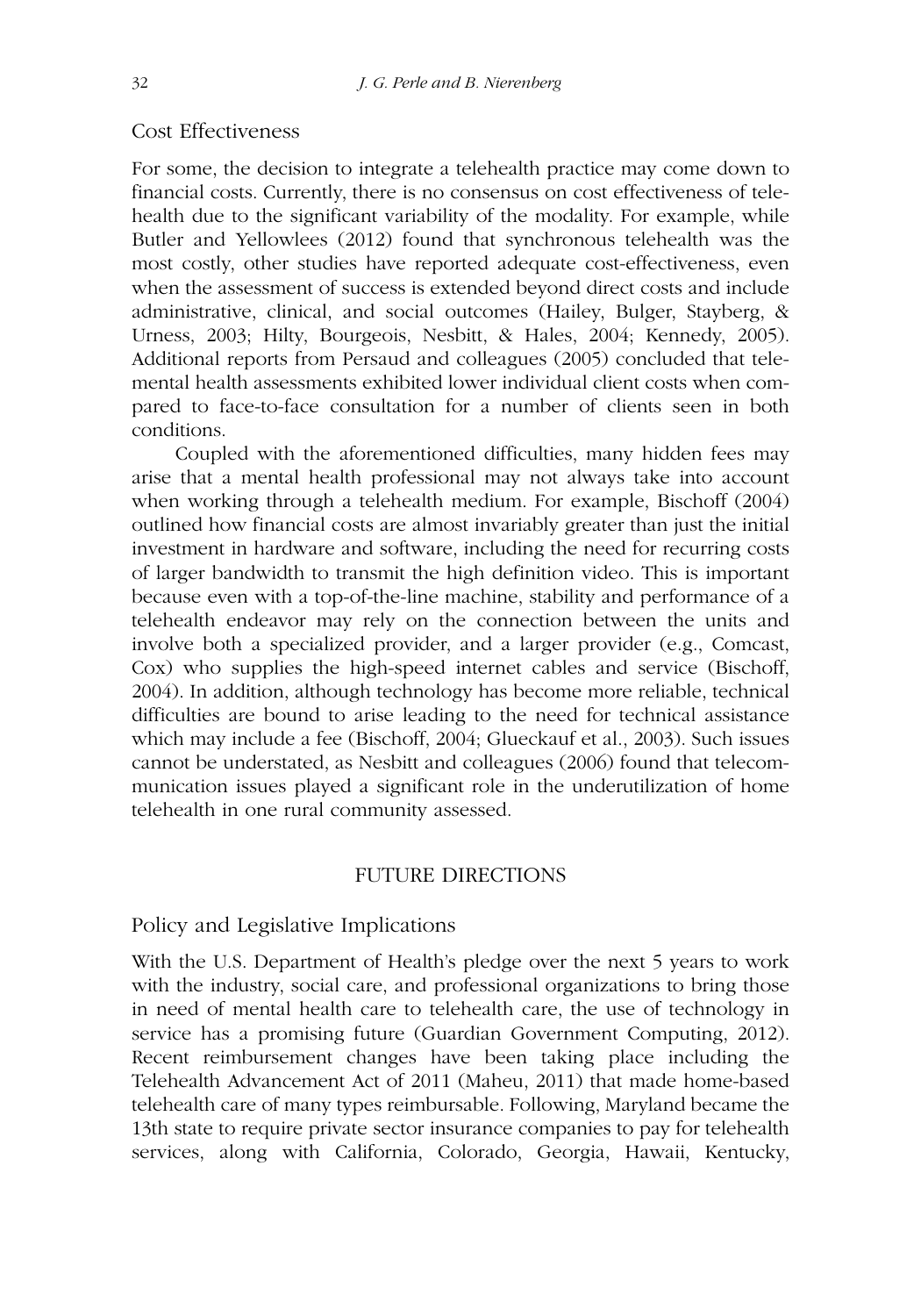Louisiana, Maine, New Hampshire, Oklahoma, Oregon, Texas, and Virginia, for services that are considered medically necessary and would otherwise be covered when provided face to face (Maheu, 2012). Increased legislative changes also have been occurring, including the Senate introducing the Fostering Independence Through Technology Act to establish pilot projects under Medicare and provide incentives for home health agencies to utilize home monitoring technologies, and the U.S. Department of Agriculture granting more than \$30 million for telehealth and distance learning incentives in rural areas nationwide. This \$30 million will serve to support 100 projects in 34 states in hospitals, mobile medical carts, and installing remote healthcare telemonitoring systems (Government Health IT, 2011). Developments such as these open the door to increased usage across the United States, and create hope for those in distress.

#### Clinical and Research Implications

Although significant work of both research and legislative have gone into telehealth-related endeavors, continued work is still necessary. The most prominent need is continued assessment and clinical trials (e.g., randomized controlled trials) of telehealth interventions outside of the controlled research setting. With much of the research taking place in university labs or controlled facilities, it is necessary to add translational research efforts in order to expand the literature of interventions to practical "real world" settings. Such research will aid in continued determination of which interventions can be adequately translated from a face-to-face medium to a telehealth format. This type of research will also see if many of the "real-life" variables that are able to be controlled for in a research-based setting are still able to be accounted for and remedied through telehealth to maintain efficacy. Although all evidence previously collected, as well as anecdotal evidence, indicates that little efficacy is truly lost should a mental health professional practice ethically and effectively through a telehealth modality, continued validation is important towards the goal of long-term sustainability of such services, as well as reimbursement from private sectors.

Coupled with real-world implementation, research must also focus on the long-term outcomes of such work. Research has proposed promising data for the efficacy of telehealth modalities, as compared to face-to-face treatment (e.g., Barak, Hen, Boniel-Nissim, & Shapira, 2008; Yuen, 2011), but little work has been done to test the lasting effects of such treatments. Would working through a telehealth medium reduce the lasting effects of interventions due to a perceived lack of accountability to the mental health professional, or would this comfort level of working in other locations, potentially their own home, create stronger effects that stand the test of time and stressors?

A final primary point for future work is the examination of cost analyses across various aspects of telehealth. Although some analyses exist, conflicting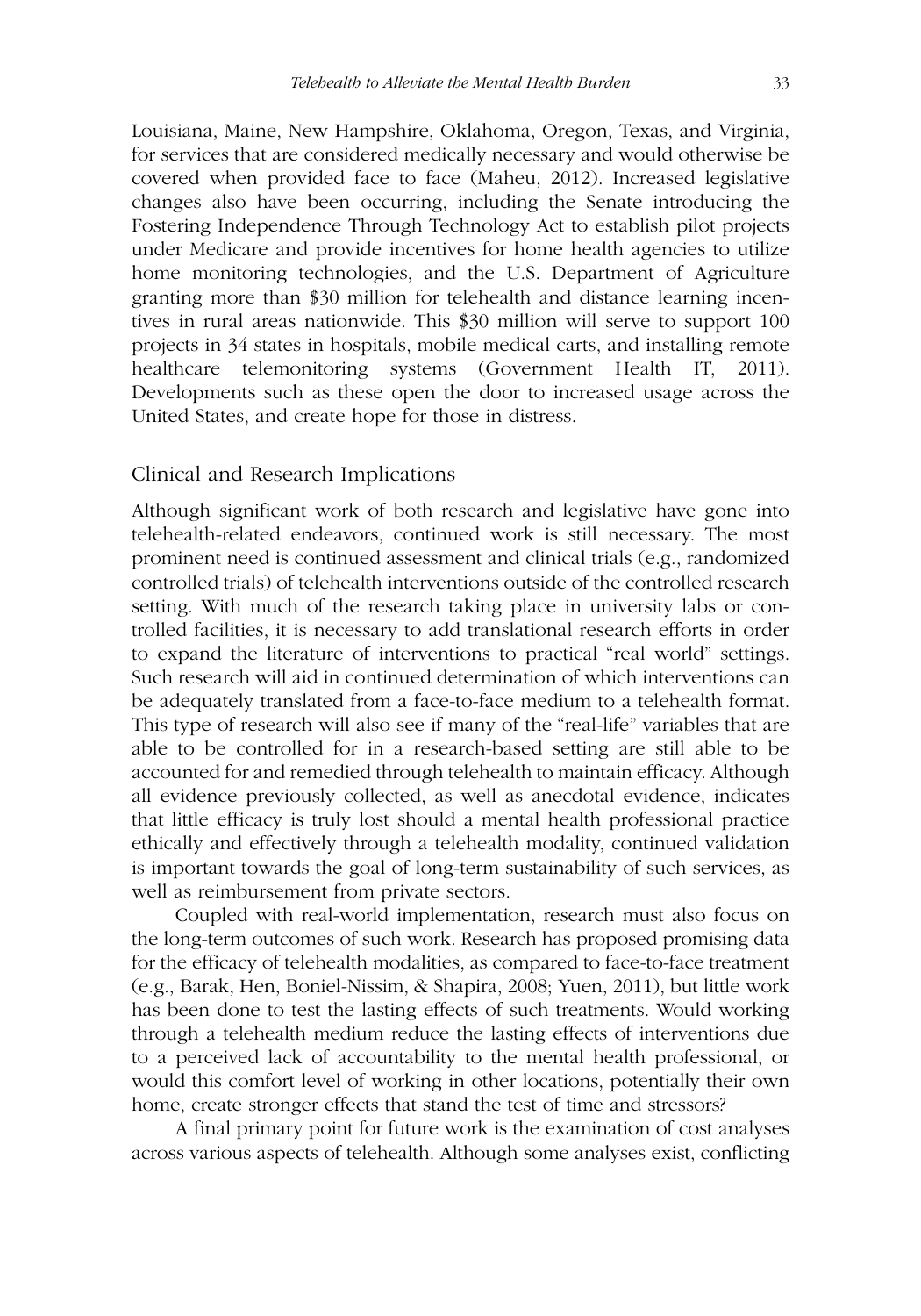evidence suggests the need for further evaluation. With increasing availability of high definition hardware and software coupled with decreasing costs, it is likely that telehealth costs will continue to decrease. However, this may not account for additional fees, including maintenance and sustained service. Future research should clarify these variables and analyze specific aspects that may impede a mental health professional from utilizing such services, which can then lead to addressing such concerns.

#### **CONCLUSION**

Although various recommendations have been made to help alleviate the mental health burden, telehealth seems like a viable and realistic approach to address the concern. While expanding, continued work and integration is still believed to be necessary. With careful planning, telehealth systems can significantly impact the quality, timeliness, and availability of services in almost any mental health care system (Grady, Myers, & Nelson, 2009). Although some may never fully accept telehealth due to a notion that it is not a substitute for a "real" person, the goal of integrating technology is not to substitute, but rather to help those in need (Kazdin & Blasé, 2011). It may be true that in some cases a consistent face-to-face interaction may be the best care, but this may not always be possible. For these individuals, even a minor change or minimal therapy can help in reducing their symptoms and improve their quality of life, superseding any further developing problems in order for them to return to a typical level of functioning. The embracing of telehealth by mental health professionals may mean the difference of care or no care, especially for those living in the rural parts of the world. Ultimately, the future of mental health services is not coming, but has been here for some time; mental health professionals must embrace the new outlets for aid if the goal of reducing the mental health burden, in all of its forms, is to be reached.

#### REFERENCES

- Arndorfer, R. E., Allen, K. D., & Aljazireh, L. (1999). Behavioral health needs in pediatric medicine and the acceptability of behavioral solutions: Implications for behavioral psychologists. Behavior Therapy, 30(1), 137–148. doi:10.1016/ S0005-7894(99)80050-1
- Backhaus, A., Agha, Z., Maglione, M. L., Repp, A., Ross, B., Zuest, D., & Rice-Thorp, N. M. (2012). Videoconferencing psychotherapy: A systematic review. Psychological Services, 9(2), 111–131. doi:10.1037/a0027924
- Barak, A., Hen, L., Boniel-Nissim, M., & Shapira, N. (2008). A comprehensive review and a meta-analysis of the effectiveness of Internet-based psychotherapeutic interventions. Journal of Technology in Human Sciences, 26, 109–160. doi:10.1080/15228830802094429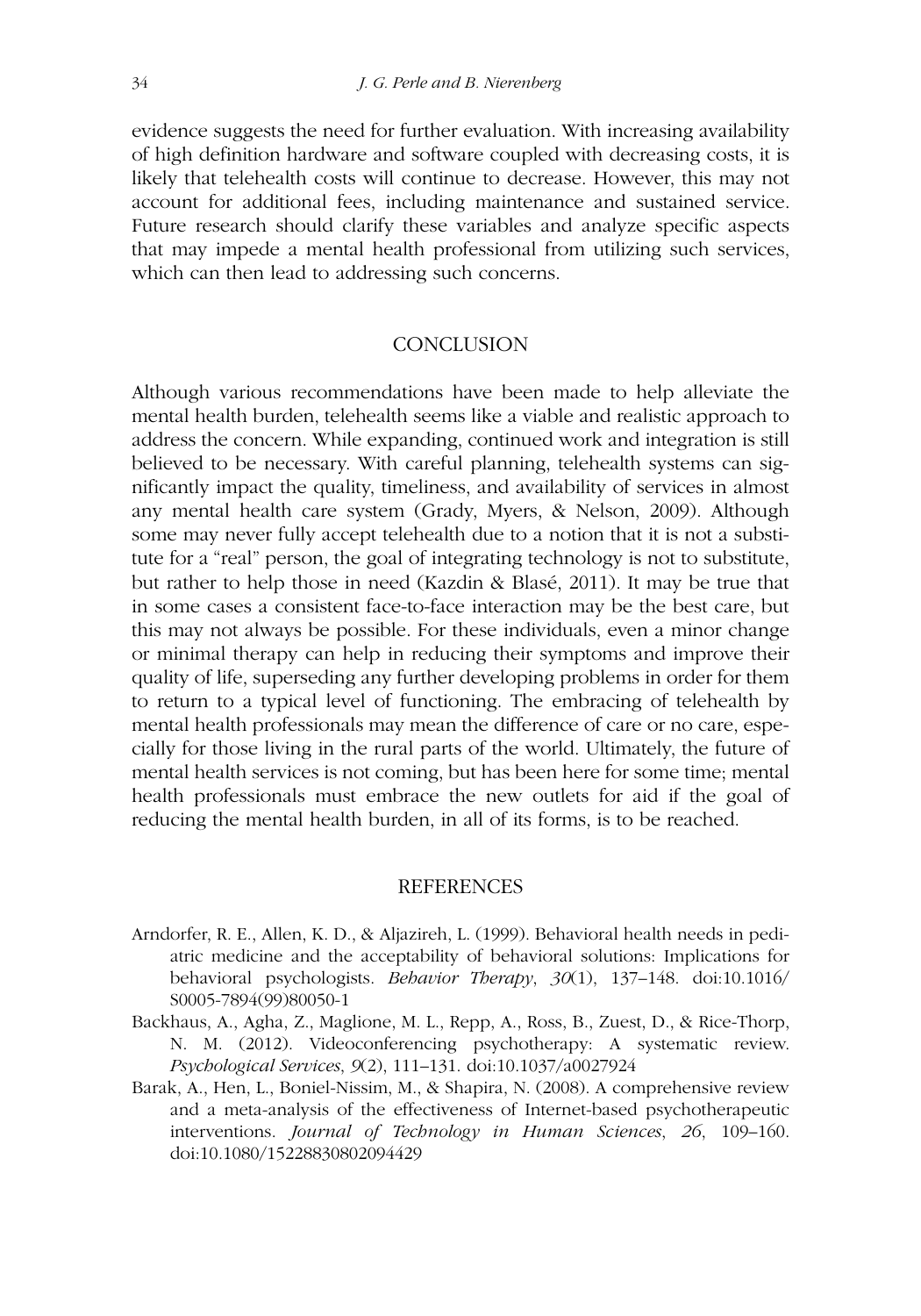- Barak, A., Klein, B., & Proudfoot, J. G. (2009). Defining internet-supported therapeutic interventions. Annals of Behavioral Medicine, 38, 4–17. doi:10.1007/ s12160-009-9130-7
- Bauer, J. C., & Brown, W. T. (2001). The digital transformation of oral health care: Teledentistry and electronic commerce. The Journal of the American Dental Association, 132(2), 204–209.
- Biermann, E., Dietrich, W., & Standl, E. (2000). Telecare of diabetic patients with intensified insulin therapy. A randomized clinical trial. Studies in Health Technology and Informatics, 77, 327–332.
- Bischoff, R. J. (2004). Considerations in the use of telecommunications as a primary treatment medium: The application of behavioral telehealth to marriage and family therapy. The American Journal of Family Therapy, 32, 173–187. doi:10.1080/01926180490437376
- Boschen, M. J. (2009a). Mobile telephones and psychotherapy: I. Capability and applicability. Behavior Therapist, 32, 168–175.
- Boschen, M. J. (2009b). Mobile telephones and psychotherapy: II. A review of empirical research. Behavior Therapist, 32, 175–181.
- Bouchard, S., Paquin, B., Payeur, R., Allard, M., Rivard, V., Fournier, T., Renaud, P., & Lapierre, J. (2004). Delivering cognitive-behavior therapy for panic disorder with agoraphobia in videoconference. Telemedicine Journal and e-Health, 10(1), 13–25. doi:10.1089/153056204773644535
- Boyer, E. W., Fletcher, R., Fay, R. J., Smelson, D., Ziedonis, D., & Picard, R. W. (2012). Preliminary efforts directed toward the detection of craving of illicit substances: The iHeal project. Journal of Medical Toxicology, 8(1), 5–9. doi:10.1007/ s13181-011-0200-4
- Brenes, G. A., Ingram, C. W., & Danhauer, S. C. (2011). Benefits and challenges of conducting psychotherapy by telephone. Professional Psychology: Research and Practice, 42(6), 543–549. doi:10.1037/a0026135
- Butler, T. N., & Yellowlees, P. (2012). Cost analysis of store-and-forward telepsychiatry as a consultation model for primary care. Telemedicine Journal and e-Health, 18(1), 74–77. doi:10.1089/tmj.2011.0086
- Calam, R., Cox, A., Glasgow, D., Jimmleson, P., & Larsen, S. G. (2000). Assessment and therapy with children: Can computers help? Clinical Child Psychology and Psychiatry, 5(3), 329–343. doi:10.1177/1359104500005003004
- Cartreine, J. A., Ahern, D. K., & Locke, S. E. (2010). A roadmap to computer-based psychotherapy in the United States. Harvard Review of Psychiatry, 18(2), 80–95. doi:10.3109/10673221003707702
- Cole, M. G., Bellavance, F., & Mansour, A. (1999). Prognosis of depression in elderly community and primary care populations: A systematic review and meta-analysis. American Journal of Psychiatry, 156(8), 1182–1189. Retrieved from http:// ajp.psychiatryonline.org/article.aspx?articleid=173633
- Cox, A. (2011, November). Press release: Mobile healthcare and medical app downloads to reach 44 million next year, rising to 142 million in 2016. Juniper Research. Retrieved from http://www.juniperresearch.com/viewpressrelease. php?id=352&pr=275
- Dansky, K. H., Palmer, L., Shea, D., & Bowles, K. H. (2001). Cost analysis of telehomecare. Telemedicine Journal and e-Health, 7, 225-232. doi:10.1089/153056 201316970920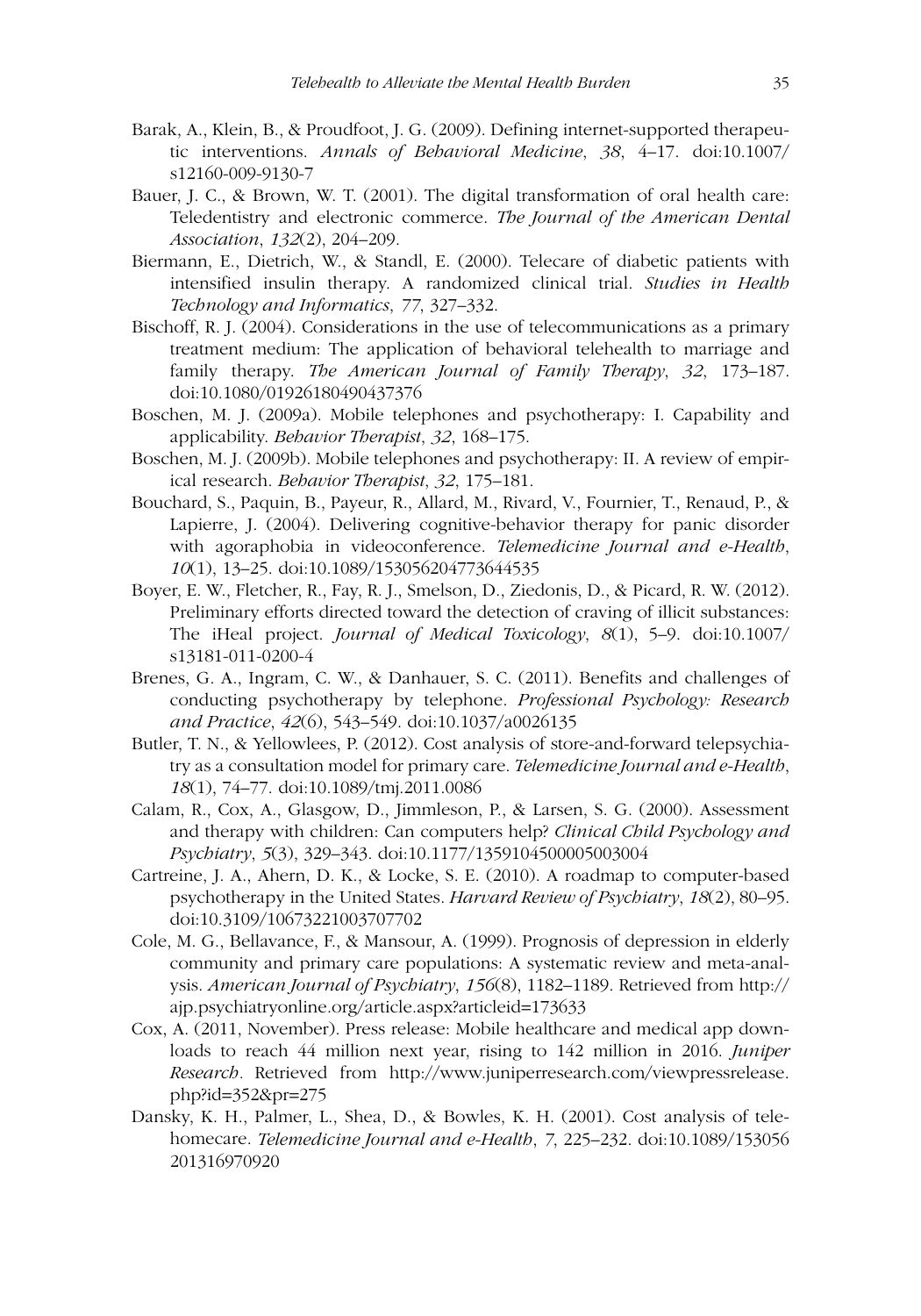- Dielman, M., Drude, K., Ellenwood, A. E., Heinlen, K., Imar, T., Lichstein, M., … Asch, P. S. (2010). Telepsychology guidelines. Ohio Psychological Association. Retrieved from http://www.ohpsych.org/professionalissues.aspx.
- Emmelkamp, P. M. G. (2005). Technological innovations in clinical assessment and psychotherapy. Psychotherapy and Psychosomatics, 74, 336–343. doi:10.1159/000087780
- Eonta, A. M., Christon, L. M., Hourigan, S. E., Ravindran, N., Vrana, S. R., & Southam-Gerow, M. A. (2011). Using everyday technology to enhance evidence-based treatments. Professional Psychology: Research and Practice, 42(6), 513–520. doi:10.1037/a0025825
- Flint, A. J. (2006). Generalised anxiety disorder in elderly patients: Epidemiology, diagnosis and treatment options. Drugs  $\&$  Aging, 22(2), 101–114. doi:10.2165/ 00002512-200522020-00002
- Folen, R. A., Jones, S. L., Stetz, M. C., Edmonds, B., & Carlson, J. (2010, Fall). The role of telehealth in treating military personnel. The Register Report, 8–15.
- Fox, S. (2011). 80% of Internet users look for health information online. PewInternet: Pew Internet & American Life Project. Retrieved from http://pewInternet.org/~/ media/files/reports/2011/pip\_healthtopics.pdf
- Frueh, B. C., Deitsch, S. E., Santos, A. B., Gold, P. B., Johnson, M. R., Meisler, N., … Ballenger, J. C. (2000). Procedural and methodological issues in telepsychiatry research and program development. Psychiatric Services, 51(12), 1522– 1527. doi:10.1176/appi.ps.51.12.1522
- Geller, J. M. (1999). Rural primary care providers' perceptions of their roles in the provision of mental health services: Voices from the plains. The Journal of Rural Health, 15, 326–334. doi:10.1111/j.1748-0361.1999.tb00754.x
- Ghosh, G. J., McLaren, P. M., & Watson, J. P. (1997). Evaluating the alliance in videolink teletherapy. Journal of Telemedicine and Telecare, 3(Supplement1), 33–35. doi:10.1258/1357633971930283
- Glueckauf, R. L., Pickett, T. C., Ketterson, T. U., Loomis, J. S., & Rozensky. R. H. (2003). Preparation for the delivery of telehealth services: A self-study framework for expansion of practice. Professional Psychology: Research and Practice, 34(2), 159–163. doi:10.1037/0735-7028.34.2.159
- Goldberg, M. A. (1996). Teleradiology and telemedicine. Radiologic Clinics of North America, 34(3), 647–665.
- Government Health IT. (2011, December). The telehealth year in review. Government Health IT. Retrieved from http://www.govhealthit.com/news/telehealth-yearreview
- Grady, B., Myers, K., & Nelson, E. (2009). Evidence-based practice for telemental health: American telemedicine association guidelines. American Telemedicine Association Publications. Retrieved from http:///www.americantelemed.org/ files/public/standards/EvidenceBasedTelementalhealth\_WithCover.pdf.
- Grady, B., Myers, K. M., Nelson, E. L., Belz, N., Bennett, L., Carnahan, … Voyles, D. (2011). Evidence-based practice for telemental health. Telemedicine Journal and e-Health, 17(2), 131–148. doi:10.1089/tmj.2010.0158
- Greenberg, P. E., Sisitsky, T., Kessler, R. C., Finkelstein, S. N., Berndt, E. R., Davidson, J. R., … Fyer, A. J. (1999). The economic burden of anxiety disorders in the 1990s. Journal of Clinical Psychiatry, 60, 427–435. doi:10.4088/ JCP.v60n0702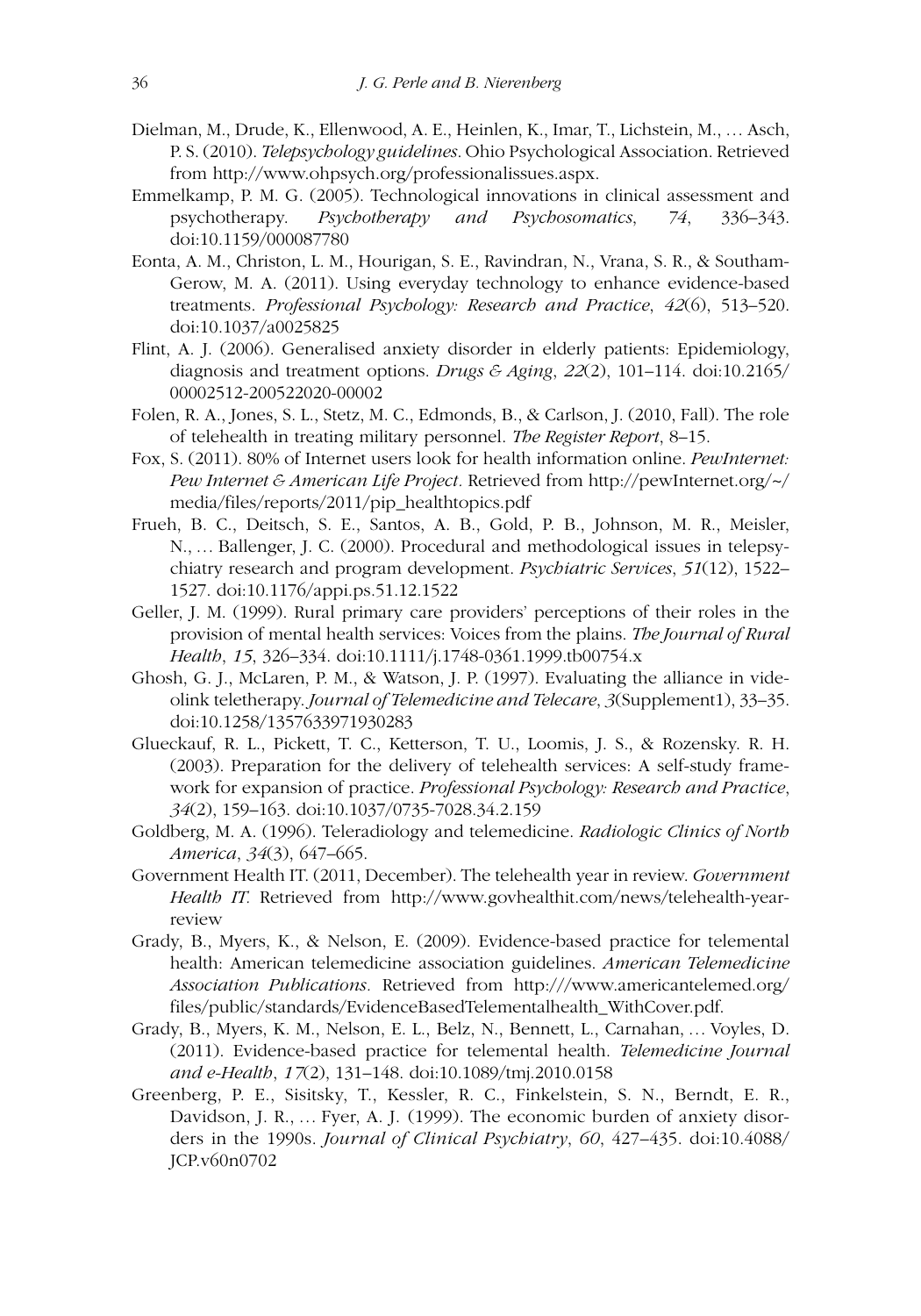- Gros, D. F., Yoder, M., Tuerk. P. W., Lozano, B. E., & Acierno, R. (2010). Exposure therapy for ptsd delivered to veterans via telehealth: Predictors of treatment completion and outcome and comparison to treatment delivered in person. Behavior Therapy, 42(2), 276–283. doi:10.1016/j.beth.2010.07.005
- Grubaugh, A. L., Cain, G. D., Elhai, J. D., Patrick., S. L., & Frueh, B. C. (2008). Attitudes toward medical and mental health care delivered via telehealth applications among rural and urban primary care patients. The Journal of Nervous and Mental Disease, 196(2), 166–170. doi:10.1097/NMD.0b013e318162aa2d
- Guardian Government Computing. (2012, January). Government makes five year telehealth pledge. The Guardian. Retrieved from http://www.guardian.co.uk/ government-computing-network/2012/jan/04/department-of-health-five-yeartelehealth-pledge
- Haas, L. J., Benedict, J. G., & Kobos, J. C. (1996). Psychotherapy by telephone: Risks and benefits for psychologists and consumers. Professional Psychology: Research and Practice, 27, 154–160. doi:10.1037/0735-7028.27.2.154
- Hailey, D., Bulger, T., Stayberg, S., & Urness, D. (2003). The reality of applying an assessment guideline to a telemedicine mental health programme. Journal of Telemedicine and Telecare, 9, 344–349. doi:10.1258/135763303771005252
- Health Resources and Services Administration (2010). Health professional shortage areas: Mental health designated populations. Rural Assistance Center. Retrieved from www.raconline.org/maps/mapfiles/hpsa\_mental.png.
- Herbert, M. (2001). Telehealth success: Evaluation framework development. Studies in Health Technology and Informatics, 84, 1145–1149. Retrieved from http://cmbi. bjmu.edu.cn/news/report/2001/medinfo\_2001/Papers/Ch13/864\_Hebert.pdf
- Hilty, D. M., Bourgeois, J. A., Nesbitt, T. S., & Hales, R. E. (2004). Cost issues with telepsychiatry in the United States. Psychiatric Bulletin, 28, 6–8.
- Hilty, D. M., Marks, S. L., Urness, D., Yellowlees, P. M., & Nesbitt, T. S. (2004). Clinical and educational telepsychiatry applications: A review. Canadian Journal of Psychiatry, 49, 12–23.
- Hogenbirk, J. C., Montgomery, P., Boydell, K. M., Pong, R. W., & Cudney, D. (2006). Using telehealth to augment delivery of mental health services by family health teams: Potential barriers and possible solutions. Retrieved from http://www. cranhr.ca/pdf/Telemental\_Health\_Final\_Report-May\_17\_2006.pdf
- Institute of Medicine, Committee on the Future of Rural Health Care. (2004). Quality through collaboration: The future of rural health care. Washington DC: National Academies Press.
- International Telecommunication Union. (2012). Percentage of individuals using the Internet. Key 2000-2011 Country Data. Retrieved from http://www.itu.int/ ITU-D/ict/statistics/material/excel/Individuals%20using%20the%20 Internet2000-2011\_Oct.xls
- Jameson, J. P., & Blank, M. B. (2007). The role of clinical psychology in rural mental health services: Defining problems and developing solutions. Clinical Psychology: Science and Practice, 14(3), 283–298. doi:10.1111/j.1468-2850.2007. 00089.x
- Jennett, P. A., Hall, W. G., Morin, J. F., & Watanabe, M. (1995). Evaluation of a distance consulting service based on interactive video and integrated computerized technology. Journal of Telemedicine and Telecare, 1, 69–78.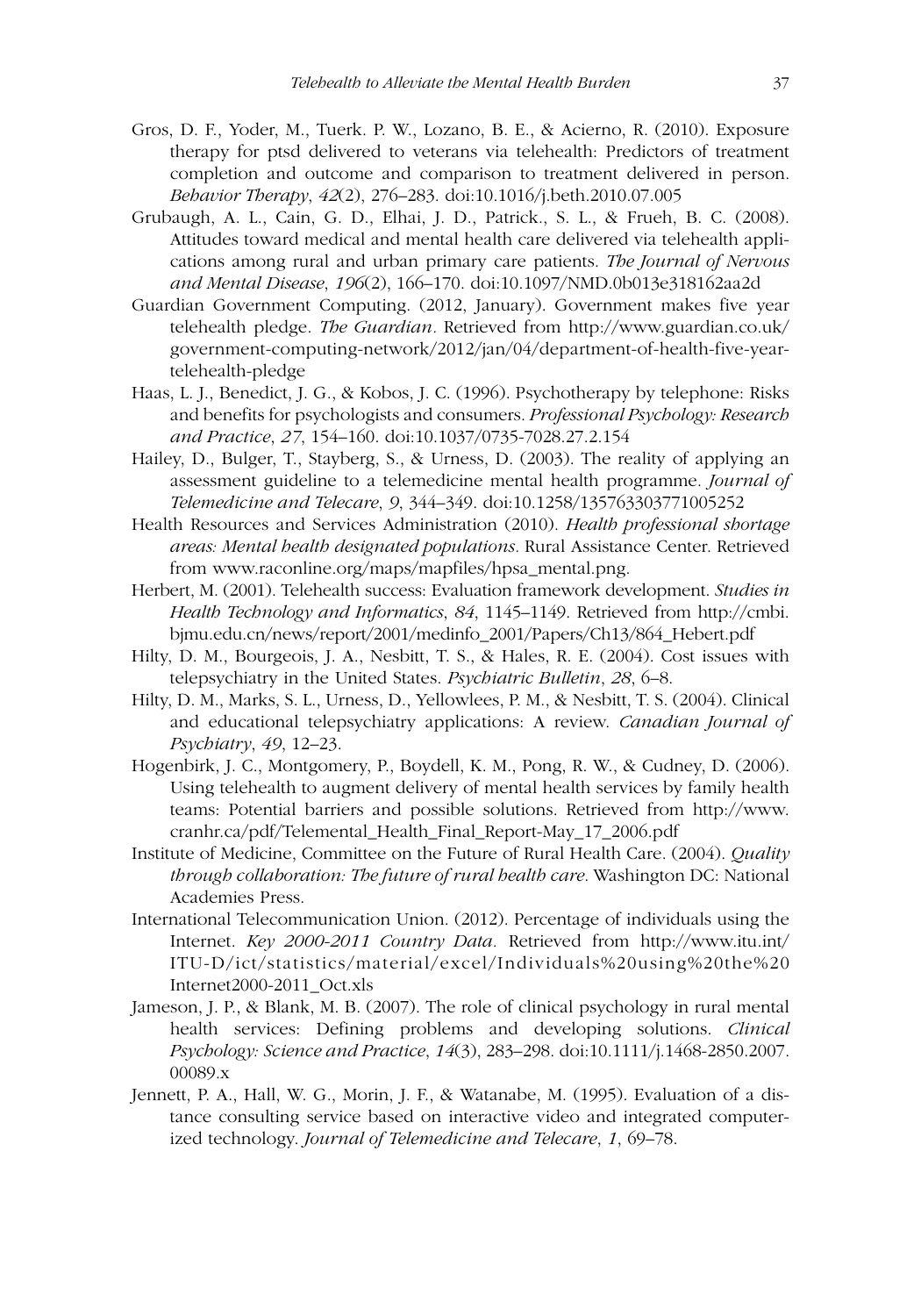- Jermone, L. W., & Zaylor, C. (2000). Cyberspace: Creating a therapeutic environment for telehealth applications. Professional Psychology: Research and Practice, 31, 478–483. doi:10.1037/0735-7028.31.5.478
- Kazdin, A. E., & Blase, S. L. (2011). Rebooting psychotherapy research and practice to reduce the burden of mental illness. Perspectives on Psychological Science, 6(1), 21–37. doi:10.1177/1745691610393527
- Kaslow, N. J., & Keilin, W. G. (2006). Internship training in clinical psychology: Looking into our crystal ball. *Clinical Psychology: Science and Practice*, 13(3), 242–248. doi:10.1111/j.1468-2850.2006.00031.x
- Keilin, W. G., Baker, J., McCutcheon, S., & Peranson, E. (2007). A growing bottleneck: The internship supply—demand imbalance in 2007 and its impact on psychology training. Training and Education in Professional Psychology, 1(4), 229–237. doi:10.1037/1931-3918.1.4.229
- Kennedy, C. A. (2005). The challenges of economic evaluations of remote technical health interventions. Clinical and Investigative Medicine, 28, 71–74.
- Kessler, R. C., & Wang, P. S. (2008). The descriptive epidemiology of commonly occurring mental disorders in the United States. Annual Review of Public Health, 29, 115–129. doi:10.1146/annurev.publhealth.29.020907.090847
- Lang, F. R., & Carstensen, L. L. (1994). Close emotional relationships in late life: Further support for proactive aging in the social domain. Psychology and Aging, 9(2), 315–324. doi:10.1037//0882-7974.9.2.315
- Lingley-Pottie, P., & McGrath, P. J. (2008). Telehealth: A child and family-friendly approach to mental health-care reform. Journal of Telemedicine and Telecare, 14(5), 225–226. doi:10.1258/jtt.2008.008001
- Maheu, M. M. (2011, September 11). Is home-based telehealth reimbursement here at last? [Web log post]. Retrieved from http://www.telehealth.net/blog/ telehealth-advancement-act-of-2011/
- Maheu, M. M. (2012, May 19). Maryland becomes 13th state to mandate insurance coverage for telehealth [Web log comment]. Retrieved from http://telehealth. net/blog/maryland-becomes-13th-state-to-mandate-insurance-coverage-fortelehealth/
- Mease, A., Whitlock, W. L., Brown, A., Moore, K., Pavliscsak, H., Dingbaum, A., … Xenakis, B. G. S. (2000). Telemedicine improved diabetic management. Military Medicine, 165, 579–584.
- Merikangas, K. R., Mehta, R. L., Molnar, B. E., Walters, E. E., Swendsen, J. D., Aguilar-Gaziola, S., … Kessler, R. C. (1998). Comorbidity of substance use disorders with mood and anxiety disorders: Results of the international consortium in psychiatric epidemiology. Addictive Behaviors, 23(6), 893–907. doi:10.1016/ S0306-4603(98)00076-8
- Merrell, R. C., & Doarn, C. R. (2012). Barriers or Barricades. Telemedicine and e-Health, 18(2), 79–80. doi:10.1089/tmj.2012.9997
- Monnier, J., Knapp, R. G., & Frueh, B. C. (2003). Recent advances in telepsychiatry: An updated review. Psychiatric Services, 54, 1604–1609. doi:10.1176/appi. ps.54.12.1604
- Morland, L. A., Frueh, C., Pierce, K., & Miyahira, S. (2003). PTSD and telemental health: Updates and future directions. National Center for PTSD Clinical Quarterly, 12, 1–5.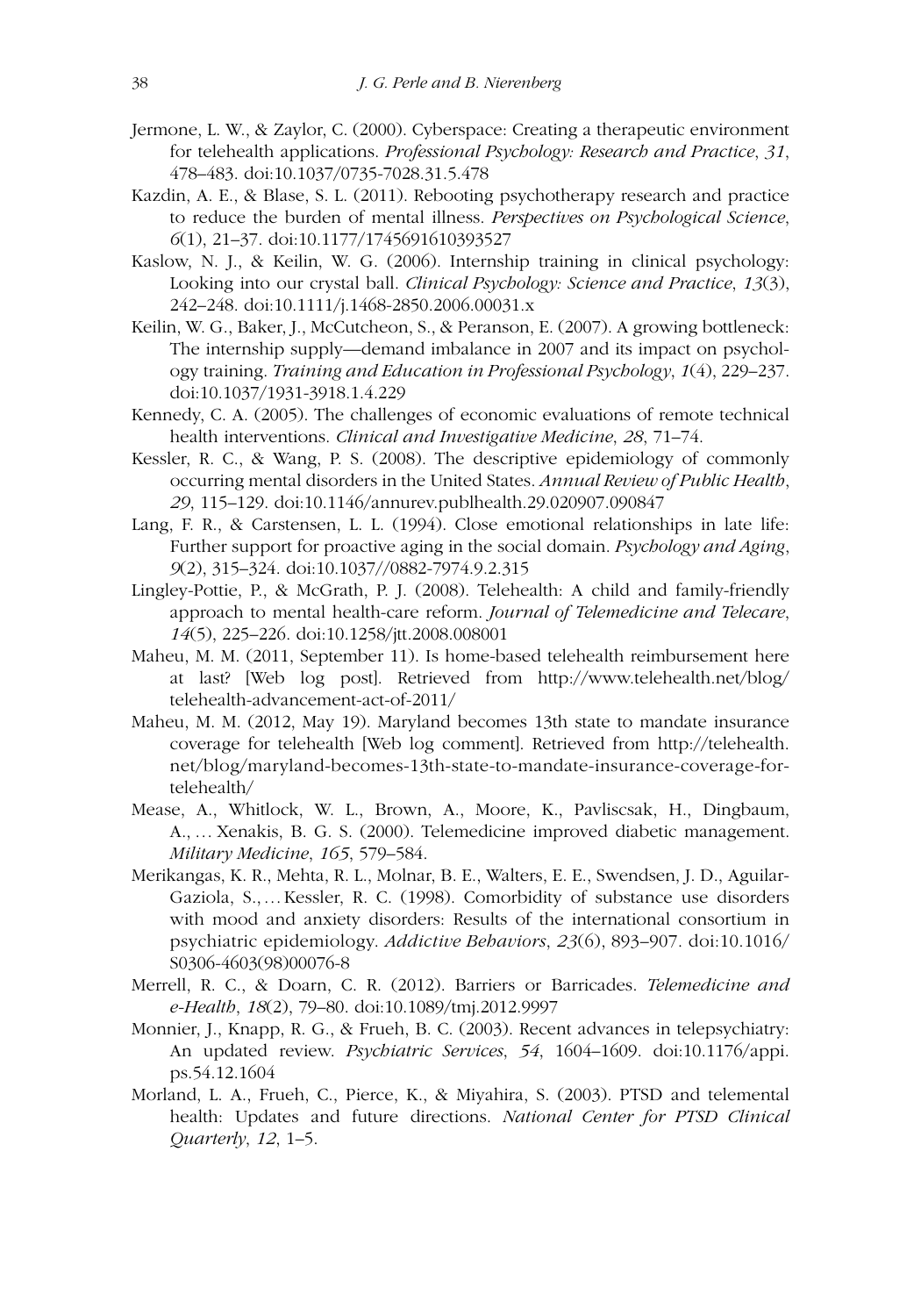- Mulgrew, K. W., Shaikh, U., & Nettiksimmons, J. (2011). Comparison of parent satisfaction with care for childhood obesity delivered face-to-face and by telemedicine. Telemedicine Journal and e-Health, 17(5), 383–387. doi:10.1089/tmj.2010.0153
- Natoli, C. M. (2009). Summary of findings: Malpractice and telemedicine. Retrieved from Center for Telehealth & e-Health Law website: http://www.ctel.org/research/ Summary%20of%20Findings%20Malpractice%20and%20Telemedicine.pdf
- Nesbitt, T. S., Cole, S. L., Pellegrino, L., & Keast, P. (2006). Rural outreach in home telehealth: Assessing challenges and reviewing successes. Telemedicine and e-Health, 12(2), 107–113. doi:10.1089/tmj.2006.12.107
- Nesbitt, T. S., Hilty, D. M., Kuenneth, C. A., & Siefkin, A. (2000). Development of a telemedicine program. Western Journal of Medicine, 173, 169–174. doi:10.1136/ ewjm.173.3.169-a
- O'Hara, M. (2012, January 5). The healthcare industry finds telehealth irresistible [Web log post]. Retrieved from http://ivans.com/healthblog/post/2012/01/05/ The-Healthcare-Industry-Finds-Telehealth-Irresistible.aspx
- Paul, M. (2012, February). A therapist in your pocket. Northwestern University Newscenter. Retrieved from http://www.northwestern.edu/newscenter/stories/2012/02/therapist-phone-mohr.html.
- Patterson, T. L., & Jeste, D. V. (1999). The potential impact of the baby-boom generation on substance abuse among elderly persons. Psychiatric Services, 50(9), 1184–1188. Retrieved from http://neuro.psychiatryonline.org/data/Journals/ PSS/3523/1184.pdf
- Pecina, J. L., Vickers, K. S., Finnie, D. M., Hathaway, J. C., Hanson, G. J., & Takahashi, P. Y. (2011). Telemonitoring increases patient awareness of health and prompts health-related action: Initial evaluation of the TELE-ERA study. Telemedicine Journal and e-Health, 17(6), 461–466. doi:10.1089/tmj.2010.0213
- Perle, J. G., Langsam, L. C., & Nierenberg, B. (2011). Controversy clarified: An updated review of clinical psychology and telehealth. Clinical Psychology Review, 31, 1247–1258. doi:10.1016/j.cpr.2011.08.003
- Persaud, D. D., Jreige, S., Skedgel, C., Finley, J., Sargeant, J., & Hanlon, N. (2005). An incremental cost analysis of telehealth in Nova Scotia from a societal perspective. Journal of Telemedicine and Telecare, 11(2), 77-84. doi:10.1258/1357633 053499877
- Rainie, L. (2012) Tablet and e-book reader ownership nearly double over the holiday gift-giving period. PewInternet: Pew Internet & American Life Project. Retrieved from http://cms.pewresearch.org/pewinternet/files/2012/03/Pew\_Tablets-ande-readers-double-1.23.2012.pdf
- Rochlen, A. B., Zack, J. S., & Speyer, C. (2004). Online therapy: Review of relevant definitions, debates, and current empirical support. Journal of Clinical Psychology, 60(3), 269–283. doi:10.1002/jclp.10263
- Ruggiero, K. J., Gros, D. F., McCouley, J., de Arellano, M. A., & Danielson, C. K. (2011). Rural adults' use of health-related information online: Data from 2006 national online health survey. Telemedicine Journal and e-Health, 17(5), 329– 334. doi:10.1089/tmj.2010.0195
- Saedi, G. A. (2012, April 29). Phone apps for better mental health. Psychology Today. Retrieved from http://www.psychologytoday.com/blog/millennial-media/201204/ phone-apps-better-mental-health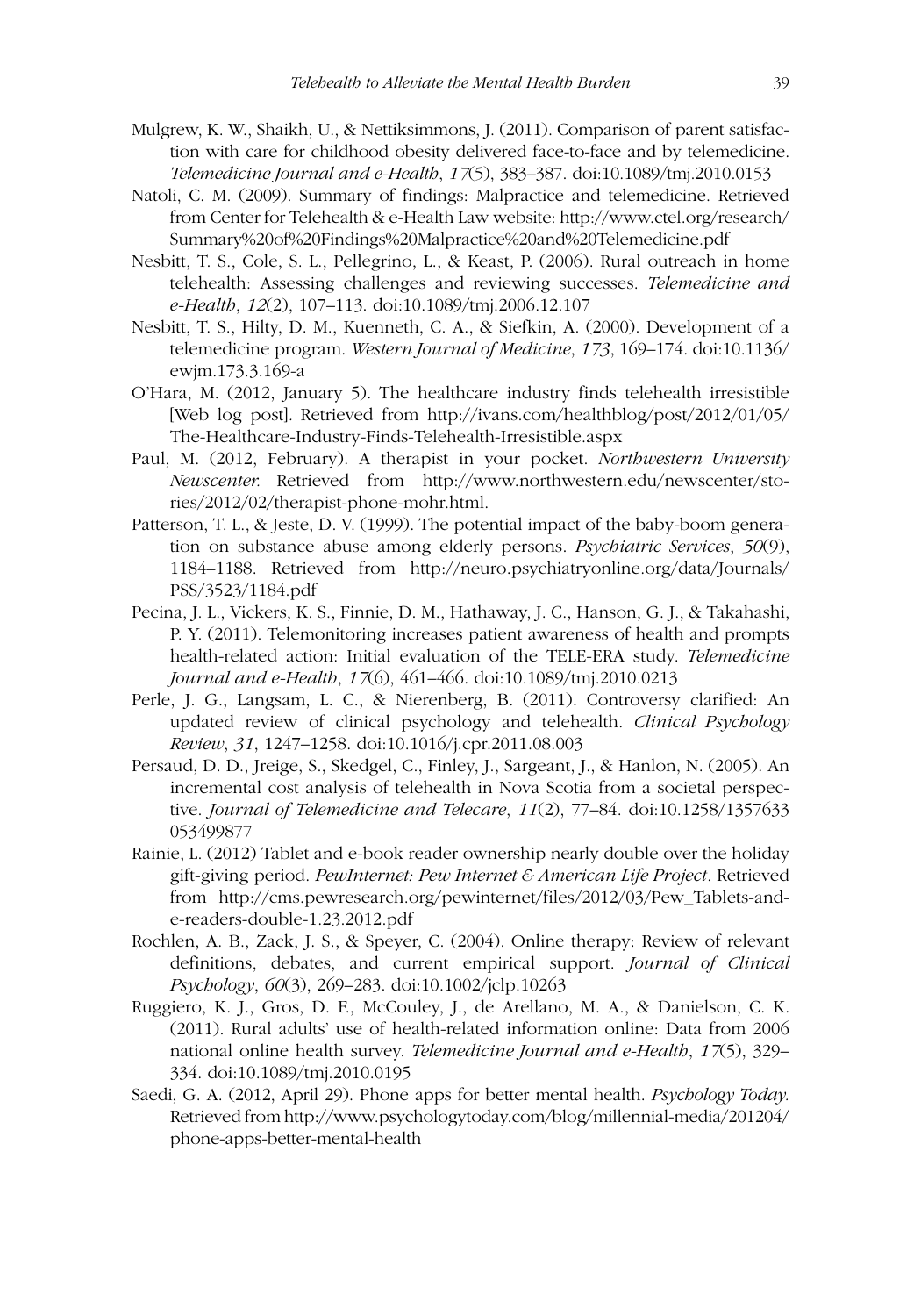- Schopp, L. H., Demiris, G., & Glueckauf, R. L. (2006). Rural backwaters or frontrunners? Telehealth in the vanguard of psychology practice. Professional Psychology; Research and Practice, 37(2), 165–173. doi:10.1037/0735-7028. 37.2.165
- Simpson, S. (2001). The provision of a telepsychology service to Shetland: Client and therapist satisfaction and the ability to develop a therapeutic alliance. Journal of Telemedicine and Telecare, 7(Supplement 1), 34–36. doi:10.1258/1357633 011936633
- Stamm, B. H., & Peredina, D. A. (2000). Evaluating psychosocial aspects of telemedicine and telehealth systems. Professional Psychology: Research and Practice, 31, 184–189. doi:10.1037/0735-7028.31.2.184
- Sturges, J. W. (1998). Practical use of technology in professional practice. Professional Psychology: Research and Practice, 29(2), 183–188. doi:10.1037/0735-7028.29. 2.183
- Suler, J. (2004). The online disinhibition effect. Cyberpsychology & Behavior, 7(3), 321–326. doi:10.1089/1094931041291295
- Swendsen, J. D., & Merikangas, K. R. (2000). The comorbidity of depression and substance use disorders. Clinical Psychology Review, 20(2), 173–189. doi:10.1016/ S0272-7358(99)00026-4
- Swinton, J. J., Robinson, W. D., & Bischoff, R. J. (2009). Telehealth and rural depression: Physician and patient perspectives. Families, Systems, & Health,  $27(2)$ , 172–182. doi:10.1037/a0016014
- Telemental Health Institute. (2012). 50 + video teleconferencing companies claiming HIPAA-compliance or offering "business associate" agreements. Retrieved from http://telehealth.org/HIPAA-VIDEO
- Urness, D., Wass, M., Gordon, A., Tian, E., & Bulger, T. (2006). Client acceptability and quality of life-telepsychiatry compared to in-person consultation. Journal of Telemedicine and Telecare, 12(5), 251–254. doi:10.1258/135763306777889028
- U.S. Food and Drug Administration (2011, July). FDA proposes health 'app' guidelines. FDA Consumer Health Information. Retrieved from http://www.fda.gov/ ForConsumers/ConsumerUpdates/ucm263332.htm
- Von Korff, M., Katon, W., Unutzer, J., Wells, K., & Wagner, E. H. (2001). Improving depression care: Barriers, solutions, and research needs. The Journal of Family Practice, 50, E1. Retrieved from http://www.jfponline.com/Pages.asp?AID= 2253&issue=June 2001&UID=
- Wade, S. L., Oberjohn, K., Conaway, K., Osinska, P., & Bangert, L. (2011). Live coaching of parenting skills using the Internet: Implications for clinical practice. Professional Psychology: Research and Practice, 42(6), 487–493. doi:10.1037/a0025222
- Wang, P. S., Simon, G., & Kessler, R. C. (2003). The economic burden of depression and the cost-effectiveness of treatment. International Journal of Methods in Psychiatric Research, 12(1), 22–33. doi:10.1002/mpr.139
- Wootton, R., Bloomer, S. E., Corbett, R., Eedy, D. J., Hicks, N., Lotery, H. E., … Loane, M. A. (2000). Multicentre randomized control trial comparing real time teledermatology with conventional outpatient dermatological care: Societal costbenefit analysis. BMJ, 320, 1252–1256.
- World Health Organization. (2011). mHealth: New horizons for health through mobile technologies. Global Observatory for eHealth Series–Volume 3. Retrieved from http://www.who.int/goe/publications/goe\_mhealth\_web.pdf